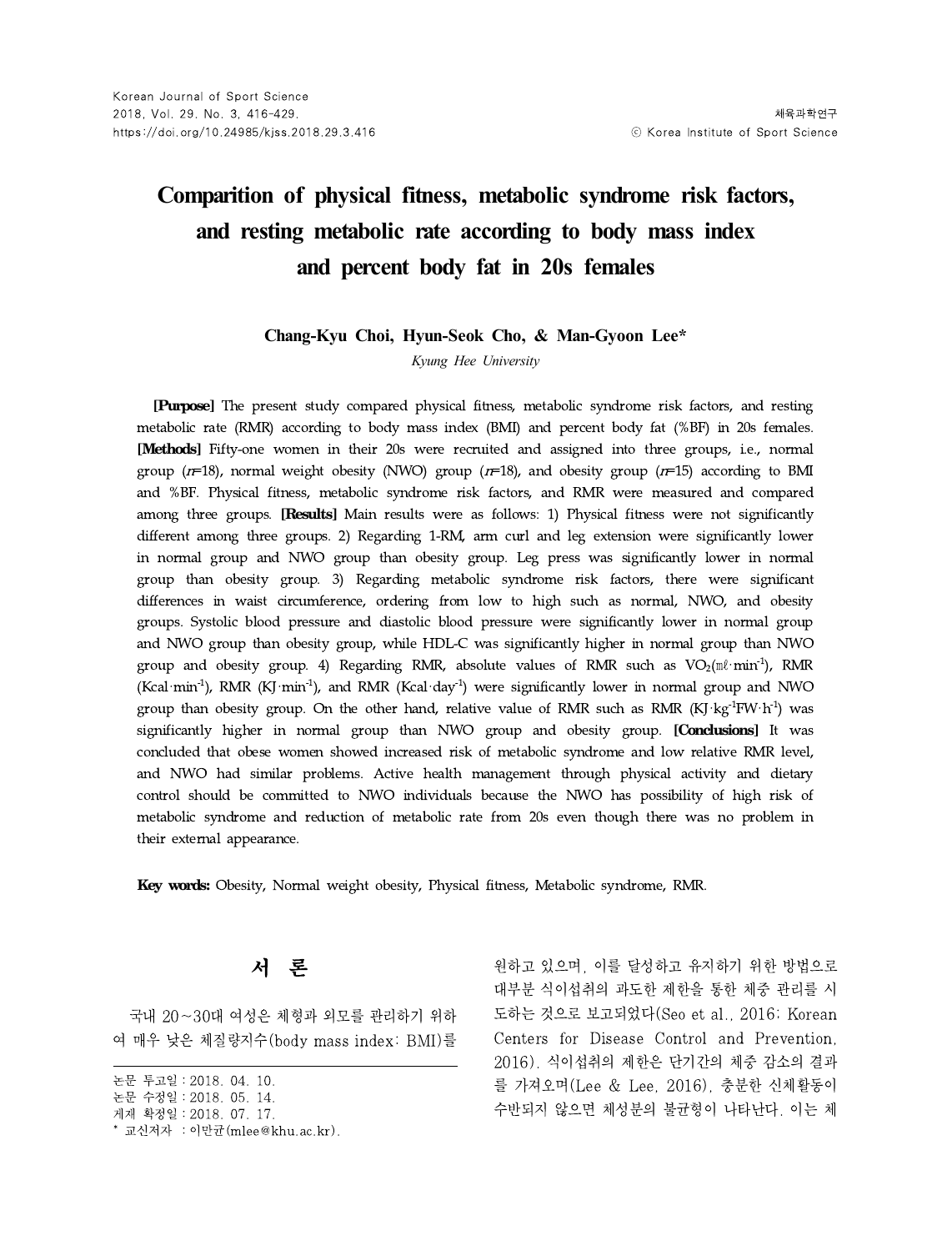질량지수가 정상이면서 체지방률이 높아 일반 비만의 특 성을 나타내는 정상체중 비만(normal weight obesity: NWO)을 초래하고(Renzo et al., 2010), 주로 젊은 여 성에게서 나타나며, 국내에서는 이를 흔히 마른 비만이 라고 명명한다(Jeon et al., 2015).

NWO는 외관상 체중과 BMI가 정상범위에 있지만 낮 은 근육량과 높은 체지방량으로 인하여 체지방률이 정상 범위보다 높은 상태를 의미하며(De Lorenzo et al., 2006), 그 결과 일반비만 못지않게 다양한 대사적 문제 점이 나타나는 것으로 보고되었다(Renzo et al., 2010). 즉, NWO는 일반비만과 마찬가지로 높은 수준의 산화 스트레스에 노출되고 심혈관질환과 고지혈증의 위험률 이 증가되며 인슐린 저항성이 악화되어 대사증후군 유병 률 증가로 이어진다는 것이다(Batsis et al., 2014). 이 와 관련하여, Jeon et al.(2015)은 일반비만은 물론 NWO 또한 정상집단에 비하여 체력수준이 낮고 인슐린 저항성 과 혈중 지질 특성이 유의하게 악화되어 있다고 보고한 바 있다. 이와 함께 장기간 체중 감소로 인하여 유발되는 골격근의 약화는 여성이 폐경기가 되었을 때 각종 질환의 발병률을 높이는 주된 원인으로 보고되었다(Kim et al., 2013). 따라서 NWO는 일반비만과 동일한 대사적 질환 으로 인식되어야 하며, 이를 해소하기 위한 다양한 방법 이 강구되어야 할 것이다.

비만에 기인한 다양한 대사적 질환을 개선하기 위해 서는 체중 조절이 필수적이며, 이를 위하여 에너지 섭취 량과 에너지 소비량 간의 균형 관계를 파악하는 것이 매 우 중요하다(McNeil & Doucet, 2012). 일일 에너지 소 비량을 구성하는 요소에는 기초대사량(resting metabolic rate: RMR), 음식의 열량 효과(thermic effect of a meal: TEM), 그리고 신체 활동의 열량 효과(thermic effect of a physical activity: TEPA)가 있다(Stiegler & Cunliffe, 2006). 이 중 RMR은 신체기능의 유지에 필요한 최소한의 열량으로서 일일 에너지 소비량의 60 ∼70%에 해당되는 가장 큰 부분을 차지한다(Huang et al., 2004). 이와 같은 RMR은 연령, 성별, 체중, 제 지방량, 체지방량, 운동량, 체온, 호르몬, 그리고 월경주 기 등 다양한 요인에 의하여 영향을 받는다(Kizilay et al., 2016).

RMR에 영향을 주는 여러 가지 요인 중 제지방량과 체지방량이 가장 중요한 것으로 보고되었다. 이와 관련 하여, Ruggiero & Ferrucci(2006)는 RMR과 제지방

량 간에 유의한 정적 상관관계(positive correlation) 가 있다고 보고하였고, McMurray et al.(2014)은 정 상집단과 비만집단의 RMR을 조사한 결과 제지방량에 따라 RMR이 결정된다고 보고하였으며, Johnstone et al.(2005)은 제지방량뿐만 아니라 체지방량 또한 RMR에 큰 영향을 준다고 보고하였다. 이와 같은 선행 연구들은 제지방량 뿐만 아니라 체지방량 또한 RMR과 매우 밀접 한 관계가 있다는 것을 시사한다. 전술한 다양한 요인 중 여성의 경우 월경주기에 따른 체온의 변화도 RMR에 많은 영향을 미치는 것으로 보고되었다(Davidsen et al., 2007). 따라서 체온의 변화가 가장 안정적인 배란 전 1주일인 난포기에 RMR을 측정하는 것이 매우 중요 하다(Henry et al., 2003). 이와 같은 점을 고려하여 이 연구에서는 모든 대상자가 난포기에 RMR을 측정하 도록 함으로써 RMR 측정을 위한 개인 간 조건의 차이 를 최소화하고자 하였다.

RMR의 지속적인 감소는 일일 에너지 소비량 감소의 주된 원인인 동시에 비만으로 이어지는 주 위험요소이기 때문에 RMR을 높은 수준으로 유지하는 것이 매우 중요 하다(Speakman & Selman, 2003). NWO의 경우 주로 식이섭취의 제한을 통하여 체중 감량을 하기 때문 에 골격근 수치가 낮아지며, 그 결과 RMR이 낮아지고 BMI에 비하여 높은 체지방률을 나타낼 가능성이 커진 다. 이와 같은 부정적인 습관을 장기간에 걸쳐 지속할 경우 연령 증가와 폐경에 따른 호르몬의 부정적인 변화 와 더해져 각종 대사적 질환의 위험성이 매우 높아질 수 있기 때문에 20대부터의 RMR의 수준을 정확하게 평가 하고 관리하는 것이 중요하다(Leeners et al., 2017).

최근 외관상 문제가 없어 보이지만 실제로는 비만으 로 분류되는 NWO의 위험성을 파악하기 위하여 NWO 의 산화 스트레스 수준, 혈중 지질, 인슐린 저항성, 그리 고 심혈관질환 위험요인을 조사한 연구가 수행되었다 (Renzo et al., 2010; Batsis et al., 2014; Jeon et al., 2015). 그러나 NWO, 즉 마른비만자를 대상으로 하여 대사증후군 위험요인과 RMR을 평가한 연구는 매 우 부족한 실정이다. RMR은 전술한 바와 같이 일일 에 너지 소비량의 가장 큰 부분으로서 비만 여부를 결정짓 는데 큰 영향을 미칠 것으로 추정되는 바, 이 연구는 NWO의 특성을 이해하는데 큰 도움이 될 것으로 기대 된다. 이 연구에서는 20대 여성을 대상으로 하여 BMI 와 체지방률에 따라 체력,대사증후군 위험요인, 그리고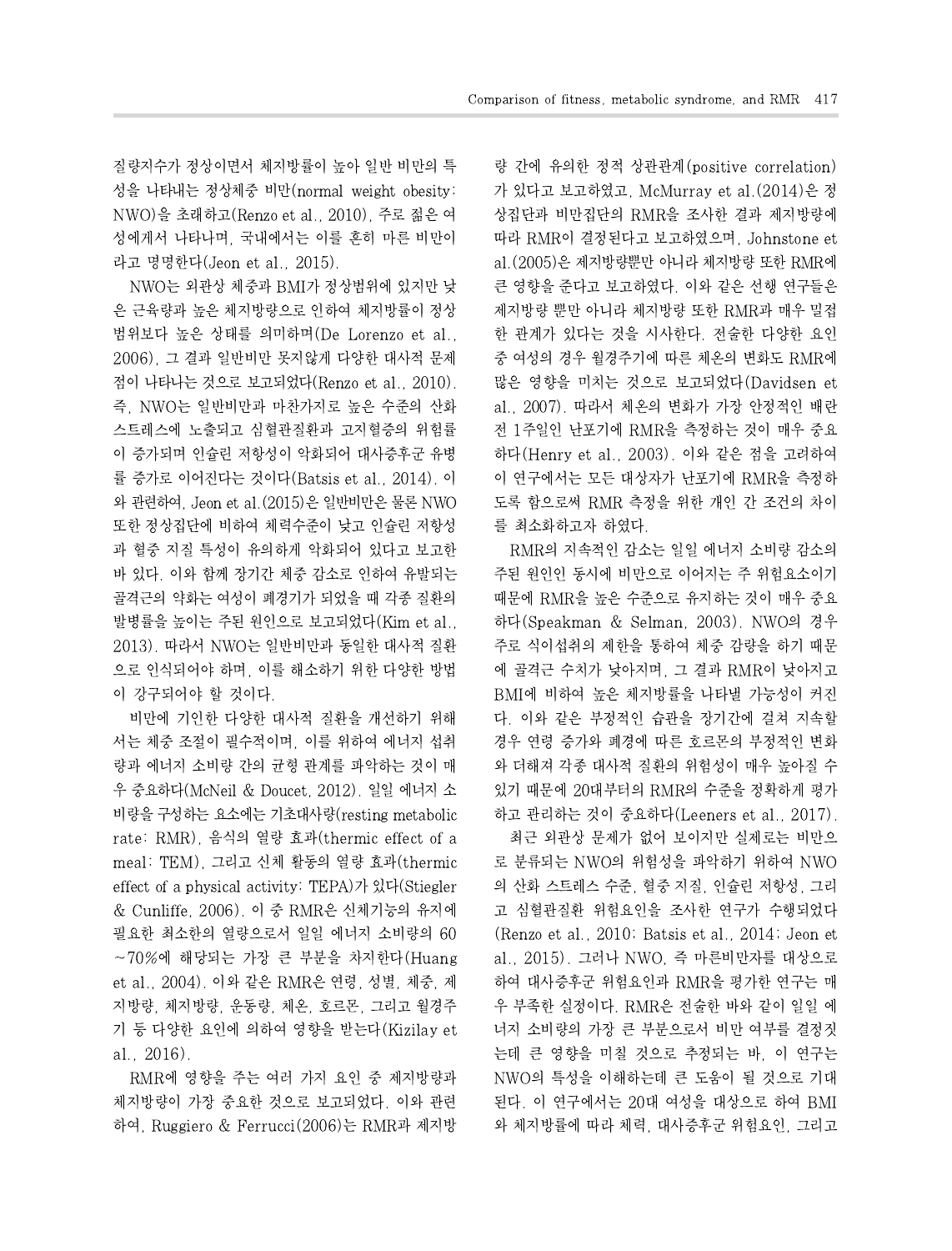RMR을 비교·분석하고자 하였다.

## 연구 방법

#### 연구 대상자

이 연구의 대상자는 G도에 거주하는 20대 여성 51명 이었다. 집단은 Renzo et al.(2010), Kim et al.,(2014), Jeon et al.(2015), 그리고 Lim et al.(2016)의 연구 를 참고하여 결정하였으며, BMI가 25 kg·m-2 미만이 면서 체지방률이 28% 이하인 정상집단(Normal) 18 명, BMI가 25 kg·m<sup>-2</sup> 미만이면서 체지방률이 28% 이 상인 NWO집단 18명, 그리고 BMI가 25 kg·m-2 이상 이면서 체지방률이 28% 이상인 Obesity집단 15명으 로 구성하였다. 각 집단의 대상자 수는 관련 선행 연구 (De Lorenzo et al., 2006; Jeon et al., 2015)를 참고 하여 효과크기(effect size)를 산출하여 유의수준 .05, 검정력 80%로 설정 후 필요한 총 표본수를 산출하였다. 실험에 앞서 연구의 목적과 절차에 대하여 충분한 설명 을 한 후, 이를 이해하고 자발적으로 연구에 참가하고자 하는 자로부터 검사동의서를 받은 후 실험에 참가하도록 하였다. 연구 대상자의 신체적 특성은 <Table1>에 제 시된 바와 같다.

#### 측정 항목과 방법

모든 대상자는 측정을 위하여 K대학교 운동생리학 실 험실에 각 2회씩 방문하였다. 1차 측정일에는 측정 전

| Table 1. Physical characteristics of participants |  | $(mean \pm SD)$ |
|---------------------------------------------------|--|-----------------|
|---------------------------------------------------|--|-----------------|

24시간 이상 과도한 신체활동, 흡연, 그리고 음주를 통 제하였으며, 체격과 신체구성, 그리고 체력 측정을 측정 하였다.

2차 측정일에는 방문 전 48시간 동안 고강도의 운동 을 금하고, 12시간 이상 금식을 하며, 7시간 이상 숙면 을 취한 상태에서 교통수단을 이용하여 실험실에 오도록 한 뒤 채혈을 하고 대사증후군 위험요인과 RMR을 측정 하였다. 측정은 연구진과 보조자에 의해 실시되었으며, 측정 중 실험실 내부의 온도와 습도를 각각 22~23°C 와 40~60%로 유지하였다. 특히, RMR에 미치는 월경 주기의 영향을 최소화하기 위하여 모든 대상자들이 난포 기(5∼12일)에 방문하도록 하였다(Henry et al., 2003). 구체적인 측정항목과 방법은 다음과 같다.

#### 1) 체격

신장은 수동식 일반 신장계(Samhwa, 한국)를 이용 하여, 신발을 벗고 최대한 바르게 선 자세에서 시선은 전방을 보도록 한 후 측정하였다. 체중은 전자식 지시저 울(CAS-150, 한국)을 이용하여, 가벼운 복장을 입고 신발을 벗도록 한 후 측정하였다. 체중(kg)을 신장의 제 곱(m<sup>2</sup>)으로 나누어 BMI를 산출하였다.

#### 2) 신체구성

체성분 분석기(X-scan plus, Jawon Medical, 한 국)를 이용하여 신체전기저항법으로 신체구성 관련 변 인을 측정하였다. 간편한 복장을 입고 금속 액세서리를 제거한 상태에서 양발이 전극 판에 정확하게 위치하도록 하고, 양 손으로 손잡이를 잡고 양 팔을 가볍게 벌린 상 태에서 엄지손가락으로 전극스위치를 가볍게 누르게 하

| Variables                  |                          | Groups                        |                               |        |                  |
|----------------------------|--------------------------|-------------------------------|-------------------------------|--------|------------------|
|                            | Normal $(n=18)$          | NWO $(n=18)$                  | Obesity $(n=15)$              | F      | $\boldsymbol{P}$ |
| Age (yrs)                  | $22.72 \pm 1.49$         | $23.10 \pm 2.00$              | $22.80 \pm 1.70$              | .248   | .782             |
| Height (cm)                | 159.88±4.68              | $161.33 \pm 5.55$             | $160.71 \pm 4.66$             | .381   | .685             |
| Body weight (kg)           | $51.16\pm4.18^a$         | 59.53 $\pm$ 5.08 <sup>b</sup> | $67.65\pm6.74^{\circ}$        | 39.056 | $.000^{***}$     |
| Body mass index $(kg·m-2)$ | $20.06 \pm 1.52^{\circ}$ | $22.84 \pm 1.16^b$            | $26.14 \pm 1.59$ <sup>c</sup> | 74.422 | $.000^{***}$     |
| Percent body fat $(\% )$   | $23.29 \pm 2.56^{\circ}$ | $29.69 \pm 1.51^{\circ}$      | $32.57 \pm 2.13$ <sup>c</sup> | 85.167 | $.000^{***}$     |
| Fat mass (kg)              | $11.99 \pm 2.06^a$       | $17.67 \pm 1.71^b$            | $22.13 \pm 3.52$ <sup>c</sup> | 69.426 | $.000***$        |
| Fat-free mass (kg)         | $39.17 \pm 2.50^{\circ}$ | $41.85 \pm 3.74^{\circ}$      | $45.52 \pm 3.52$ <sup>c</sup> | 15.335 | $.000***$        |

NWO: normal weight obesity; \*\*\**P*(.001; a, b, c: different alphabet indicates a difference between groups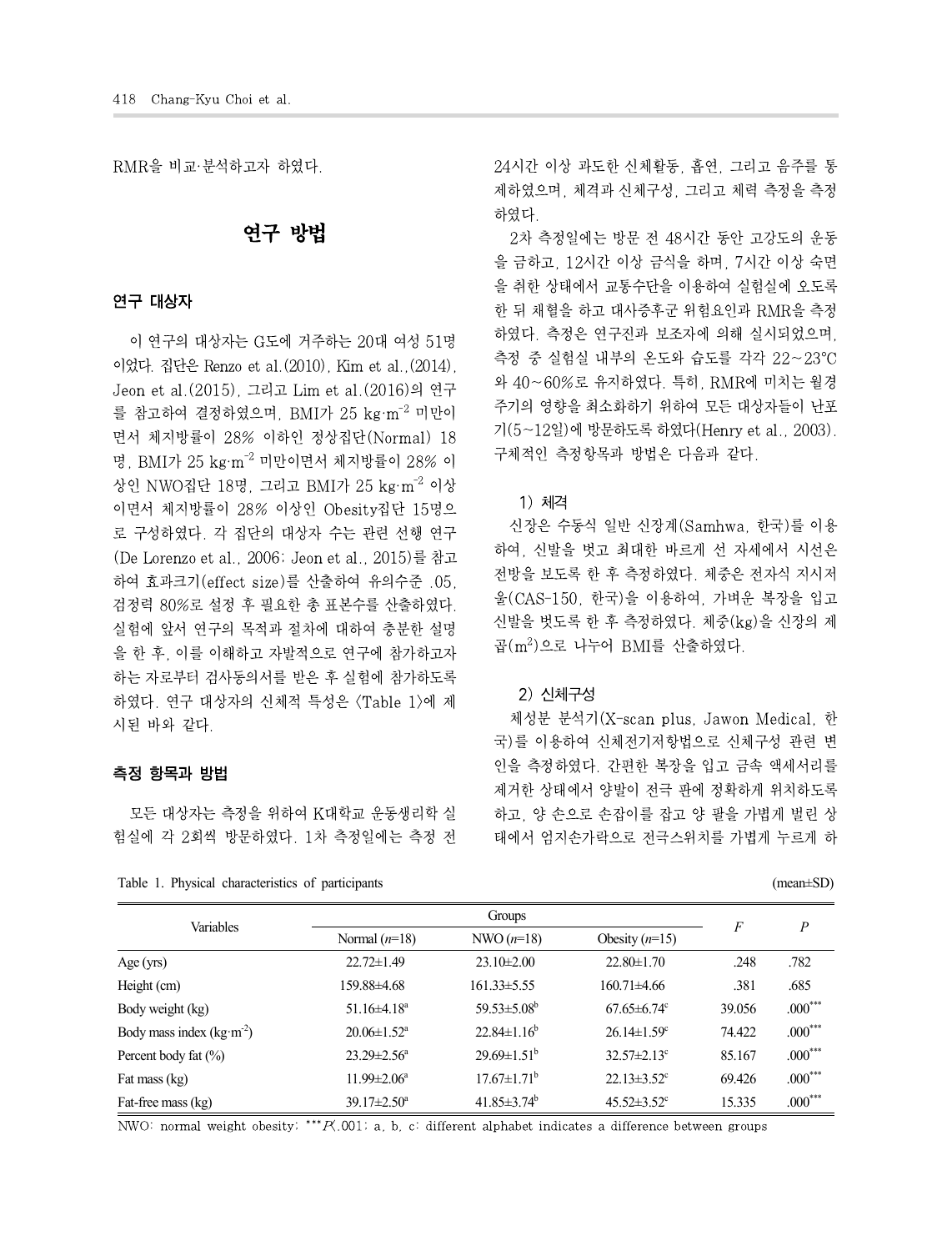였다. 신체구성 변인으로 체지방률(%), 체지방량(kg), 그리고 제지방량(kg)을 측정하였다.

#### 3) 체력

근력 평가를 위하여 1-RM(repetition maximum) 을 측정하였고, 국민체력실태조사(Korean Ministry of Culture, Sports and Tourism, 2013)에서 실시 한 검사항목인 악력, 윗몸일으키기, 제자리멀리뛰기, 그 리고 앉아윗몸앞으로굽히기를 측정하였으며, 아울러 평 형성을 평가하기 위해 눈감고외발서기를 측정하였다.

#### (1) 1-RM

근력을 평가하기 1-RM 검사를 실시하였다. 검사항 목은 chest press, arm curl, lat pull-down, leg press, leg extension, 그리고 leg curl이었다 (Heyward, 2010). 연구 대상자가 운동경험이 적은 20대 여성임을 감안하여 부상 위험을 줄이고자 최대하 부하에서 실시한 최대반복횟수를 Brzycki(1993)의 1-RM 추정식에 적용하여 1-RM을 산출하였다.

▶ 1-RM = 들어올린 중량(kg) ÷ [1.0278 - (반복 횟수 × 0.0278)]

#### (2) 악력

악력계(TKK 5001, Takei, 일본)를 사용하여 악력 을 측정하였다. 악력을 측정하기 위해 바르게 선 후 양 팔을 몸에서 5∼6 cm 떨어지게 하였다. 손가락 두 번째 마디를 악력계 손잡이에 걸고 몸을 움직이지 않고, 손에 만 힘을 주도록 하였다. 양 손을 각각 2회씩 측정하여 높 은 값을 kg 단위로 기록하였다.

#### (3) 윗몸일으키기

매트 위에 등을 대고 편안하게 누운 상태에서 발바닥 을 바닥에 붙이고 무릎의 각도를 직각이 되도록 하였다. 양 손을 머리 뒤에 두고 깍지를 끼게 하고 배에 힘을 주 어 윗몸을 일으키면서 양 팔꿈치가 무릎에 닿는 것을 1 회로 하여 1분 동안 최대한 빠른 속도로 반복한 횟수를 측정하였다.

#### (4) 제자리멀리뛰기

준비 자세에서 기준선을 밟지 않도록 하고, 양 발을 어깨넓이 정도 위치하게 한 후 준비를 하도록 하였다. '시작'과 동시에 최대한 동시에 발을 내딛으며 멀리 뛰도 록 하며, 착지된 뒷발의 뒤꿈치를 기준으로 측정하였다.

2회 측정하여 높은 측정값을 cm 단위로 기록하였다. (5) 눈감고외발서기

양 팔을 어깨와 수평이 되게 벌리고 똑바로 선 자세에 서, 눈을 감은 상태에서 한 쪽 발로 바닥을 딛고 다른 한 발은 무릎의 각도가 90°가 되게 들게 한 후 버티는 시간 을 측정하였다. 무릎의 각도가 45° 이하로 떨어지거나 바닥의 발이 움직이는 경우 종료하였다. 양 발을 총 2회 씩 실시하여 높은 시간을 초 단위로 기록하였다.

(6) 앉아윗몸앞으로굽히기

좌전굴계(FT-7300, Donghwa, 한국)를 이용하여 측정하였다. 신발을 벗고 발판에 양 발을 모아 뒤꿈치를 붙이고 양 엄지손가락을 붙인 후 숨을 내뱉으면서 좌전 굴계를 일정한 속도로 최대한 밀도록 하였다. 양 팔을 최대한 뻗어 가운데 손가락이 닿는 지점을 cm 단위로 측정하였으며, 무릎을 굽히거나 반동을 주지 않도록 하 였다. 2회 측정하여 높은 측정값을 기록하였다.

#### 4) 대사증후군 위험요인

(1) 허리둘레

복부비만을 평가하기 위하여 허리둘레(waist circumference)를 측정하였다. 대상자가 정면을 바라본 상태에서 발을 약간 벌린 자세로 편하게 숨을 내쉬도록 한 후 배꼽 높이에서 수평으로 측정하였다. 측정 시 줄 자가 연부조직에 압력을 주지 않을 정도로 팽팽하지 않 게 측정하였으며, 0.1 cm 단위로 기록하였다.

#### (2) 혈압

대상자가 10분 이상 안정을 취하도록 한 후 수은 혈 압계(SK, Welch Allyn, company, 독일)를 이용하여 수축기 혈압(systolic blood pressure: SBP)과 이완 기 혈압(diastolic blood pressure: DBP)을 측정하였 다. 5분 간격으로 2회에 걸쳐 측정하였고, 이 값에 대한 평균을 산출하여 결과 값으로 기록하였다.

(3) 채혈과 혈액 분석

전문 간호사가 1회용 주사기를 이용하여 상완 주정맥 에서 7 ㎖의 혈액을 채혈하였고, 채혈한 혈액을 plain tube에 담아 30분간 응고시킨 후, 원심분리기를 이용하 여 3,000 rpm으로 15분간 원심분리한 다음 혈청 (serum)을 채취하였다. 채취한 혈청을 보관 튜브에 넣 어 분석 전까지 –80℃의 냉동고에 보관하였으며, 이를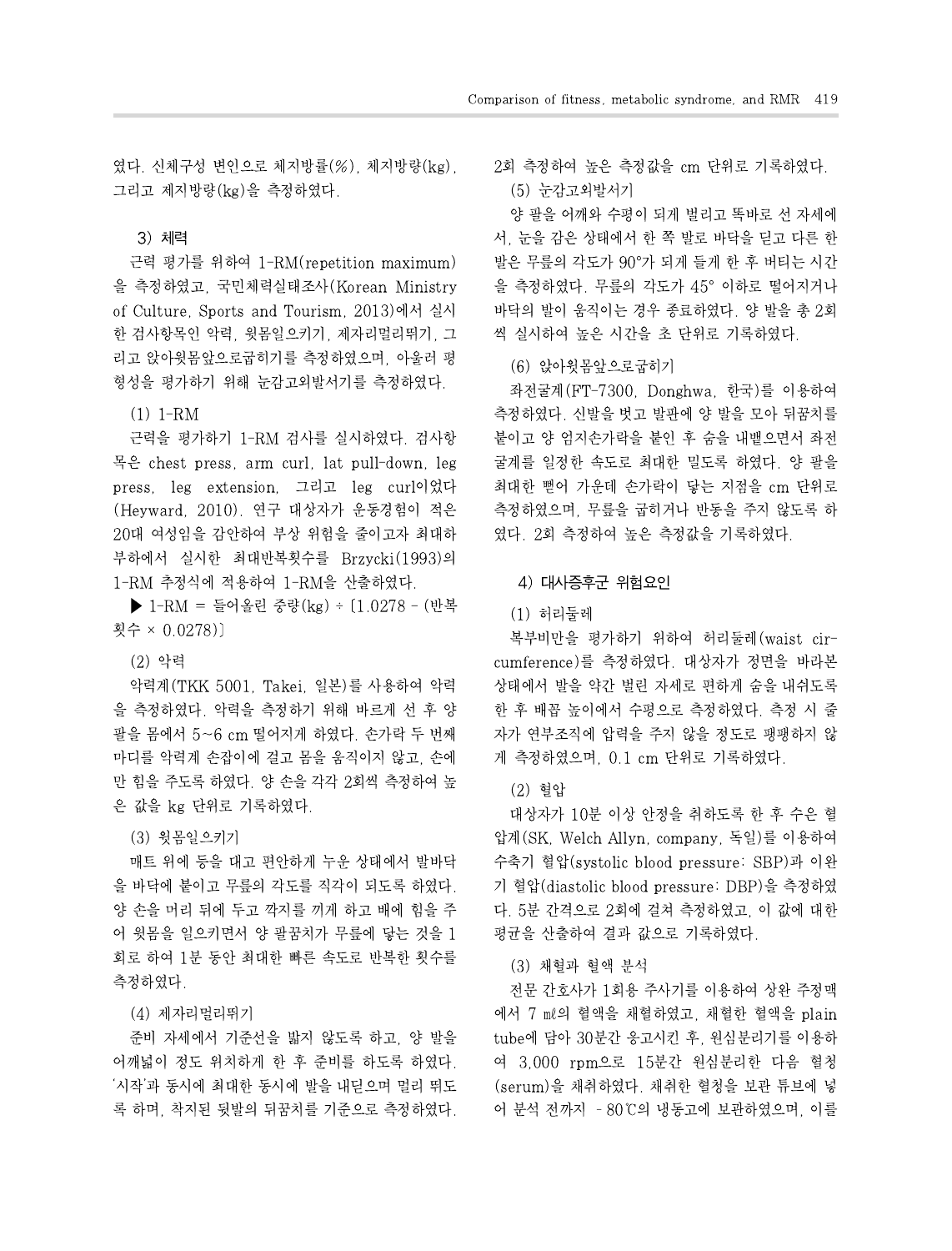㈜G의료재단에 의뢰하여 다음과 같이 분석하였다.

중성지방(triglyceride: TG)은 Modular analytics (Roche, 독일)를 이용하여 효소측정법으로 분석하였고, 고밀도 지단백 콜레스테롤(high density lipoproteincholesterol: HDL-C)은 효소비색법을 이용하여 분석 하였으며, 공복혈당(fasting plasma glucose: FPG) 은 glucose oxidase 방법(Beckman glucose analyzer Ⅱ)으로 측정하였다.

#### 5) RMR

대상자가 실험실에 도착한 후 30분간 쉬도록 한 다음 RMR을 측정하였다. 가스분석기(Ultima CPX, Med Graphics, 미국)를 이용하여 45분간 VO<sub>2</sub>, VCO<sub>2</sub>, 그 리고 RER(respiratory exchange ratio)을 측정하였 다. 45분 결과 중 마지막 30분의 수치만을 이용하여 아래 제시된 Weir 공식을 적용하여 RMR을 산출하였고(Lee et al., 2009), 결과를 다양한 단위로 환산하여 제시하였다.

 $\blacktriangleright$  RMR(kcal) =  $[(1.1 \times RER) + 3.9] \times VO<sub>2</sub>$ 

#### 자료처리 방법

이 연구에서 얻은 모든 결과는 SPSS PC<sup>+</sup> for Windows(version 23.0)로 분석하였다. 각 집단의 기 술 통계량을 제시하기 위하여 평균(mean)과 표준편차 (standard deviation: SD)를 산출하였다. 세 집단 간 의 평균 차이를 검정하기 위하여 일원변량분석(oneway ANOVA)을 실시하였으며, 집단 간에 유의한 차이 가 있는 경우 최소유의차 방법(the least significant difference: LSD)을 이용하여 사후 검증을 실시하였 다. 모든 통계분석의 유의수준(α)을 .05로 설정하였다.

### 연구 결과

Normal, NWO, 그리고 Obesity의 세 집단 간에 모 든 체력관련 변인은 유의한 차이가 나타나지 않았다  $\langle$ Table 2 $\rangle$ .

1-RM과 관련하여, Normal과 NWO의 arm curl 및 leg extension이 Obesity에 비하여 유의하게 낮았으 며, Normal의 leg press가 Obesity에 비하여 유의하 게 낮았다. 세 집단 간에 chest press, lat pull down,

그리고 leg curl은 유의한 차이가 나타나지 않았다  $\langle$ Table 3 $\rangle$ .

대사증후군 위험요인과 관련하여, 허리둘레는 세 집 단 간에 유의한 차이가 있었으며, Normal, NWO, 그 리고 Obesity 순으로 낮게 나타났다. Normal과 NWO 의 SBP 및 DBP가 Obesity에 비하여 유의하게 낮았 다. Normal의 HDL-C가 NWO와 Obesity에 비하여 유의하게 높았다. 세 집단 간에 TG와 FPG는 유의한 차 이가 나타나지 않았다<Table 4>.

RMR과 관련하여, RMR의 절대값을 평가한 VO<sup>2</sup>  $(\mathbb{m}\ell \cdot \text{min}^{-1})$ , RMR(Kcal·min<sup>-1</sup>), RMR(KJ·min<sup>-1</sup>),  $\Box$ 리고 RMR(Kcal·day -1)의 경우 Normal이 NWO와 Obesity에 비하여 유의하게 낮았다. 반면, RMR의 상 대값을 평가한 RMR(KJ·kg -1FW·h -1)의 경우 Normal 이 NWO와 Obesity에 비하여 유의하게 높았다. 세 집 단 간에 RMR(ml·kg<sup>-1</sup>·min<sup>-1</sup>), RMR(KJ·kg<sup>-1</sup>·h<sup>-1</sup>),  $RMR(KJ \cdot kg^{-1} FFW \cdot h^{-1})$ ,  $RMR(Kcal \cdot kg^{-1} \cdot day^{-1})$ , 그리고 RER은 유의한 차이가 없었다<Table 5>.

### 논 의

#### 체력의 비교

이 연구에서는 체력의 측정 후 비교를 위하여 악력, 윗몸일으키기, 제자리멀리뛰기, 그리고 앉아윗몸앞으로 굽히기를 실시하여 근력, 근지구력, 순발력, 그리고 유 연성을 평가하였고, 눈감고외발서기를 실시하여 평형성 을 평가하였다.

근력의 경우 세 집단 간에 유의한 차이가 나타나지 않 았다. Cyrino et al.(2013)은 체중이 높아짐에 따라 근육량 또한 증가하지만, 체지방 역시 높아지기 때문에 근력의 유의한 차이가 나타나지 않을 수 있다고 보고하 였다. 실제 이 연구에서 Normal(39.17±2.50 kg)에 비하여 NWO(41.85±3.74 kg)와 Obesity(45.52± 3.52 kg)의 제지방량이 높게 나타나 두 비만집단의 근 력이 높은 것이 타당하지만, 지방량 또한 Normal (11.99± 2.06 kg)에 비하여 NWO(17.67±1.71 kg) 와 Obesity(22.13±3.52 kg)가 높게 나타나 근력의 유 의한 차이가 나타나지 않은 것으로 해석된다. 이와 같은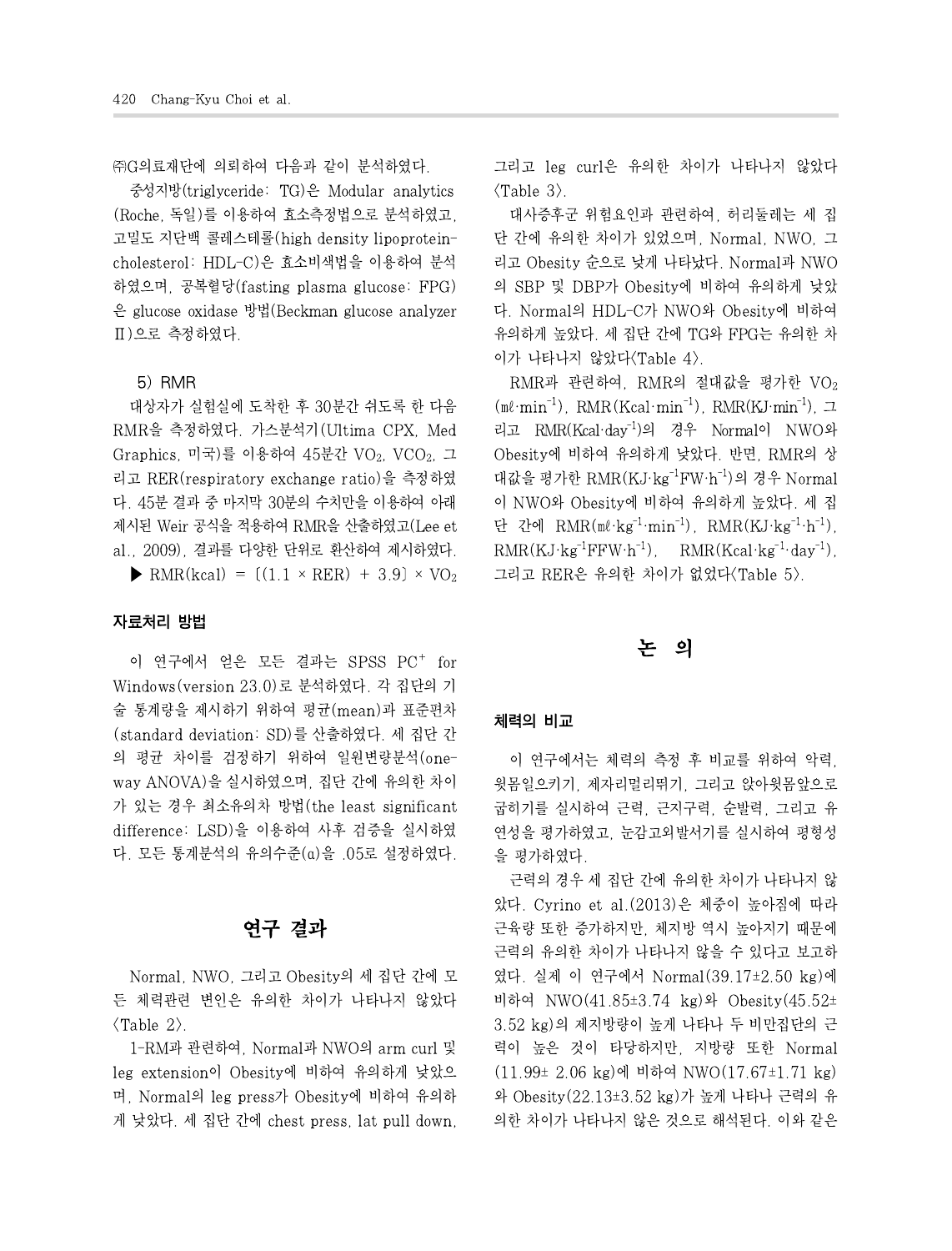|  | Table 2. Comparison of physical fitness among three groups | (mean $\pm$ SD) |
|--|------------------------------------------------------------|-----------------|
|  |                                                            |                 |

| Variables                                 | Groups                          |                    |                   |       | P    |
|-------------------------------------------|---------------------------------|--------------------|-------------------|-------|------|
|                                           | NWO $(n=18)$<br>Normal $(n=18)$ |                    | Obesity $(n=15)$  |       |      |
| Left grip strength $(kg)$                 | $22.41 \pm 4.13$                | 24.08 ± 4.35       | $25.67 \pm 4.95$  | 2.192 | .123 |
| Right grip strength (kg)                  | $23.49\pm4.50$                  | $25.39\pm4.80$     | $25.79\pm4.51$    | 1.223 | .303 |
| $\text{Sit-up (reps·min}^{-1})$           | $28.28 \pm 11.72$               | $27.28 \pm 11.79$  | $26.53\pm8.87$    | .105  | .900 |
| Standing long jump (cm)                   | 152.43±22.40                    | $148.21 \pm 27.64$ | 147.58±22.91      | .199  | .820 |
| Left leg standing with eyes closed (sec)  | 39.53±26.59                     | $30.10 \pm 19.57$  | $32.09 \pm 23.29$ | .807  | .452 |
| Right leg standing with eyes closed (sec) | 39.15 ± 33.86                   | $33.76 \pm 20.53$  | $36.56 \pm 18.42$ | .200  | .820 |
| Sitting-trunk flexion (cm)                | $17.16 \pm 6.17$                | $14.25 \pm 8.55$   | $19.05 \pm 6.86$  | 1.831 | .171 |

NWO: normal weight obesity

Table 3. Comparison of 1-RM among three groups (mean±SD) (mean±SD)

| Variables            | Groups                         |                               |                          |        | P                   |
|----------------------|--------------------------------|-------------------------------|--------------------------|--------|---------------------|
|                      | Normal $(n=18)$                | NWO $(n=18)$                  | Obesity $(n=15)$         |        |                     |
| Arm curl $(kg)$      | $9.58 \pm 2.46^a$              | $12.22 \pm 3.24$ <sup>a</sup> | $17.01 \pm 5.80^{\circ}$ | 14.615 | $.000***$           |
| Chest Press (kg)     | $24.82 \pm 13.14$              | $30.79 \pm 16.36$             | 38.46±17.67              | 3.086  | .055                |
| Lat pull-down $(kg)$ | $30.16 \pm 10.60$              | $35.04 \pm 12.30$             | $39.03 \pm 7.22$         | 3.006  | .059                |
| Leg press $(kg)$     | $105.13 \pm 36.84^a$           | $131.62 \pm 71.24^{ab}$       | $168.24\pm62.44^{\circ}$ | 4.780  | $.013$ <sup>*</sup> |
| Leg extension $(kg)$ | 59.04 $\pm$ 17.91 <sup>a</sup> | $66.46 \pm 23.07^{\text{a}}$  | $83.23 \pm 17.08^b$      | 6.376  | $.004***$           |
| $Leg \, curl (kg)$   | $42.53 \pm 20.57$              | 44.59±26.54                   | $61.12\pm34.19$          | 2.231  | .118                |

NWO: normal weight obesity;  $^*R.05$ ,  $^{**}R.01$ ,  $^{***}P\langle .001; a, b$ : different alphabet indicates a difference between groups

Table 4. Comparison of metabolic syndrome risk factors among three groups (mean±SD) (mean±SD)

| Variables                                   | Groups                    |                                |                            |        | P                   |
|---------------------------------------------|---------------------------|--------------------------------|----------------------------|--------|---------------------|
|                                             | Normal $(n=18)$           | NWO $(n=18)$                   | Obesity $(n=15)$           |        |                     |
| Waist circumference (cm)                    | $69.28 \pm 4.70^a$        | $75.78 \pm 3.50^{\circ}$       | $79.68 \pm 6.11$ °         | 19.983 | $.000***$           |
| Systolic blood pressure (mmHg)              | $106.72 \pm 10.25^a$      | $109.39 \pm 6.32$ <sup>a</sup> | $117.87 \pm 13.45^{\circ}$ | 5.202  | $.009***$           |
| Diastolic blood pressure (mmHg)             | $72.00 \pm 7.12^a$        | $71.22 \pm 7.57$ <sup>a</sup>  | $79.27 \pm 11.52^b$        | 4.065  | $.023$ <sup>*</sup> |
| Triglyceride $(mg \cdot dl^{-1})$           | 78.11±37.30               | 79.39±26.00                    | 88.00±34.22                | .429   | .654                |
| $HDL-C$ (mg·dl <sup>-1</sup> )              | $68.67 \pm 15.79^{\circ}$ | 59.06 $\pm$ 10.84 <sup>b</sup> | $57.40 \pm 10.32^b$        | 3.954  | $.026*$             |
| Fasting plasma glucose $(mg \cdot dl^{-1})$ | $85.06 \pm 7.25$          | $88.11 \pm 7.75$               | $89.47 \pm 7.21$           | 1.564  | .220                |

NWO: normal weight obesity; HDL-C: high density lipoprotein cholesterol

 $*P(0.05, **P(0.01, **P(0.01; a, b, c: different alphabet indicates a difference between groups))$ 

Table 5. Comparison of RMR among three groups (mean±SD) (mean±SD)

| Variables                                       |                                 | Groups                     |                              |        | P                  |
|-------------------------------------------------|---------------------------------|----------------------------|------------------------------|--------|--------------------|
|                                                 | Normal $(n=18)$                 | NWO $(n=18)$               | Obesity $(n=15)$             | F      |                    |
| $VO2(ml·min-1)$                                 | $129.75 \pm 20.61^a$            | $145.71 \pm 24.56^{\circ}$ | $155.98 \pm 23.80^b$         | 5.496  | $\ast\ast$<br>.007 |
| $VO2 (ml·kg-1·min-1)$                           | $2.54\pm0.35$                   | $2.47 \pm 0.48$            | $2.32\pm0.39$                | 1.161  | .322               |
| $VCO2(ml·min-1)$                                | $121.31 \pm 20.71$ <sup>a</sup> | $134.51 \pm 20.73^{ab}$    | $147.57 \pm 23.08^{\circ}$   | 6.159  | .004<br>**         |
| <b>RER</b>                                      | $0.94 \pm 0.04$                 | $0.93 \pm 0.07$            | $0.95 \pm 0.04$              | .595   | .556               |
| $RMR (Kcal·min-1)$                              | $0.64 \pm 0.10^a$               | $0.72 \pm 0.12^b$          | $0.77 \pm 0.12^b$            | 5.716  | **<br>.006         |
| $RMR(KJ·min^{-1})$                              | $2.67 \pm 0.43^{\circ}$         | $2.99 \pm 0.49^b$          | $3.22 \pm 0.49^b$            | 5.718  | .006<br>**         |
| $RMR(KJ \cdot kg^{-1} \cdot h^{-1})$            | $3.14\pm0.45$                   | $3.04\pm0.59$              | $2.88 \pm 0.49$              | 1.058  | .355               |
| $RMR (KJ \cdot kg^{-1}FFW \cdot h^{-1})$        | $4.10\pm0.61$                   | $4.33 \pm 0.83$            | $4.27 \pm 0.71$              | .494   | .613               |
| $RMR (KJ \cdot kg^{-1}FW \cdot h^{-1})$         | $13.64 \pm 2.68^{\text{a}}$     | $10.29 \pm 2.11^{\circ}$   | $8.88 \pm 1.67$ <sup>b</sup> | 20.427 | $.000$ ***         |
| $RMR (Kcal·day-1)$                              | $920.81 \pm 147.70^a$           | $1031.37 \pm 168.19^b$     | $1109.73 \pm 168.81^b$       | 5.740  | **<br>.006         |
| RMR (Kcal·kg <sup>-1</sup> ·day <sup>-1</sup> ) | $18.01 \pm 2.58$                | $17.47 \pm 3.36$           | $16.51 \pm 2.76$             | 1.095  | .343               |

NWO: normal weight obesity; RER: respiratory exchange ratio; RMR: resting metabolic rate;

\*\* $P(-0.01, \cdot$ \*\*\* $P(-0.01; a, b:$  different alphabet indicates a difference between groups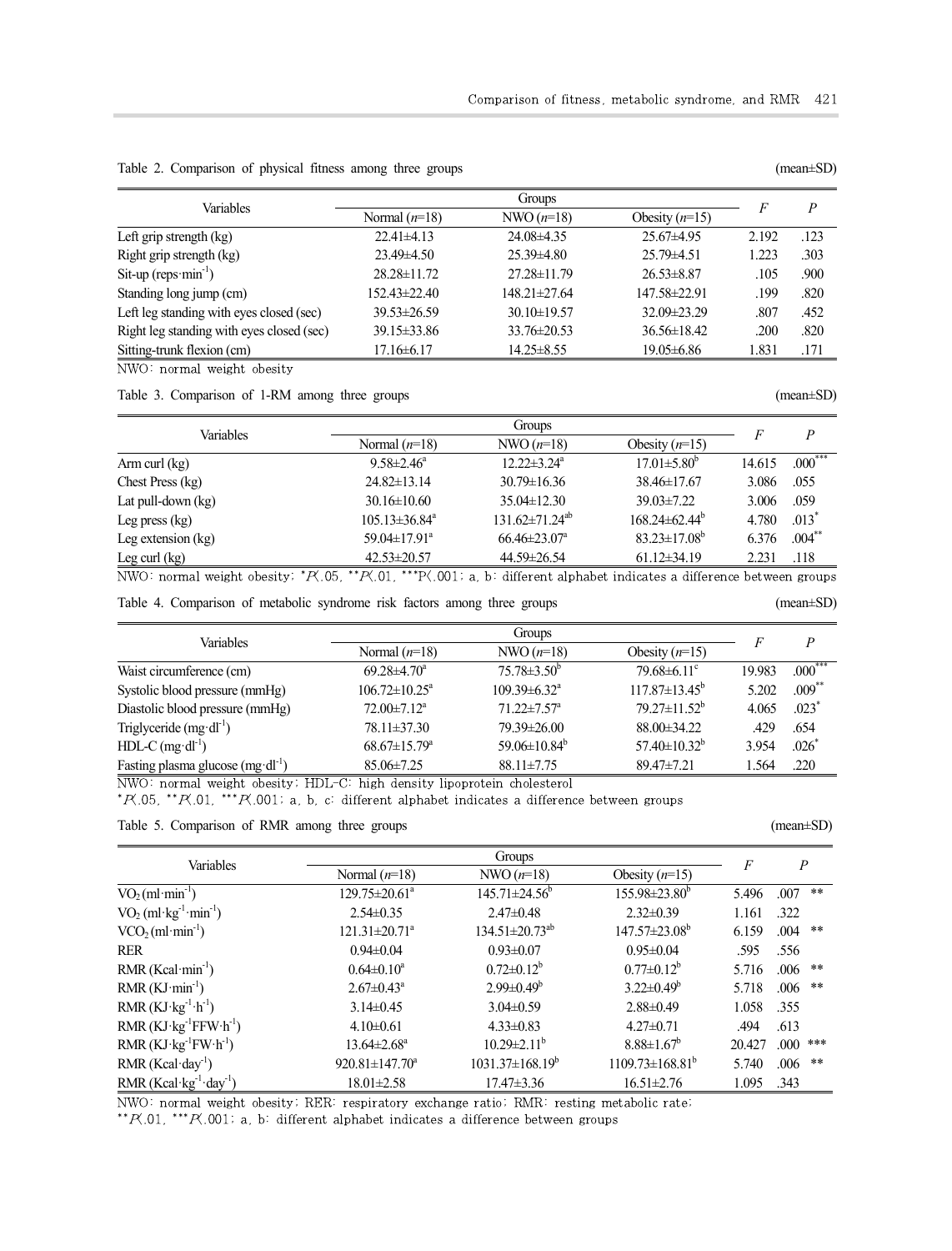결과는 이 연구에서 세 집단 간에 근지구력을 평가하는 윗몸일으키기의 유의한 차이가 나타나지 않는 것과도 관 련이 있어 보인다. 이와 관련하여, Demmer et al.(2016) 은 근력과 근지구력 간에 유의한 정적 상관관계가 있다 고 보고한 바 있다. 한편, 비만 유형에 따른 한국 대학생 의 체력수준을 평가한 Kim et al.(2013)은 인생 주기 중 체력 수준이 가장 높은 20대 대상자의 경우 특별한 운동 트레이닝을 하지 않는 이상 비만 여부에 따라 윗몸 일으키기의 유의한 차이가 나타나지 않는다고 보고하였 다. 따라서 이 연구에서도 세 집단 간에 근지구력의 유 의한 차이가 없었던 것으로 해석된다.

순발력을 평가하기 위하여 측정한 제자리멀리뛰기에서 도 세 집단 간에 유의한 차이가 나타나지 않았다. 순발력 은 신체구성과 운동기능의 영향을 받으며(Fernandez-Santos et al., 2015), 근력과 매우 밀접한 관련이 있는 것으로 보고되었다(Nedeljkovic, 2009). 따라서 이 연 구의 세 집단 간에 신체구성의 특성에 기인하여 근력의 유의한 차이가 나타나지 않았던 전술한 해석으로 세 집단 간에 순발력의 유의한 차이가 없었던 이유를 설명할 수 있다.

평형성을 평가하기 위하여 측정한 눈감고외발서기에 서도 세 집단 간에 유의한 차이가 나타나지 않았다. 평 형성은 하지 근력 및 고유수용성 감각의 발달과 관련이 깊으며, 이는 운동 트레이닝을 통하여 향상될 수 있다 (Zhuang et al., 2014). 그러나 이 연구의 대상자는 특별한 운동 트레이닝에 참여한 경험이 없기 때문에 하 지 근력 및 고유수용성 기능의 유의한 향상이 없었을 것 이라고 판단되어 세 집단 간에 평형성의 유의한 차이가 없었을 것으로 해석된다. Kim et al.(2013)의 연구에 서도 운동 트레이닝 경험이 없는 대학생 여성의 경우 비 만 수준에 따라 구성한 집단 간에 평형성의 유의한 차이 가 없었던 것으로 나타나 이 연구와 일치하였다.

유연성을 평가하기 위하여 측정한 앉아윗몸앞으로굽 히기에서도 세 집단 간에 유의한 차이가 나타나지 않았 다. 이와 같은 결과는 Normal과 Obesity 간에 유연성 의 유의한 차이가 없었다고 보고한 So & Choi(2010) 의 연구와 일치한다. 이에 더하여 체중에 따라 유연성을 비교한 Castro-Piñero et al.(2013)의 연구에서도 체 중과 유연성 간에 유의한 상관관계가 없는 것으로 보고 되었다. 유연성은 주로 관절이나 인대 등의 신체 요인과 사지 길이의 영향을 받으며(Woll et al., 2013), 신체

구성과는 큰 관계가 없는 것으로 판단된다.

이상의 내용을 종합하면, 이 연구에서 구성한 세 집단 간에 체력의 유의한 차이가 나타나지 않았다. NWO와 Obesity의 제지방량이 Normal에 비하여 유의하게 높 아 이 두 집단의 체력수준이 높아야 타당하지만, 유의하 게 높은 지방량에 의하여 방해를 받아 체력수준이 높지 않게 나타난 것으로 판단된다.

#### 1-RM의 비교

이 연구에서 세 집단 간에 1-RM을 비교한 결과 arm curl, leg press, 그리고 leg extension에서 유의한 차 이가 나타났으며, Obesity, NWO, 그리고 Normal 순 으로 높게 나타났다. Chest press, lat pull-down, 그 리고 leg curl에서도 집단 간 차이가 통계적으로 유의하 지는 않았지만 Obesity, NWO, 그리고 Normal 순으 로 높게 나타나는 경향을 보였다.

Lafortuna et al.(2005)은 Normal과 Obesity를 대상으로 신체구성과 최대근력을 측정하여 비교한 결과 Obesity의 제지방량이 Normal보다 높아 최대근력이 더 높게 나타났다고 보고하여 이 연구의 결과와 일치하 였다. Vaara et al. (2012)은 제지방량과 최대근력 간 에 유의한 정적 상관관계가 있다고 주장하였다. 실제로 이 연구에서도 세 집단 간 근력의 차이는 체중의 차이와 유사한 패턴으로 나타났다. 이상의 내용을 종합하면, 최 대근력이 단순히 제지방량에 비례하여 높아지는 것으로 보이지만 비만자의 경우 추가적으로 고려할 부분이 있다 고 판단된다. 이와 관련하여, Hughes et al.(2001)은 비만한 경우 근육량을 포함한제지방량이 체중에 비례하 여 높아지지만 체중대비 근력의 효율은 떨어진다고 주장 한 바 있으며, Cyrino et al.(2013)은 비만자의 경우 제지방량이 중가가 전반적인 체중의 증가로 인하여 나타 나는 것이지 운동 트레이닝으로 인하여 나타난 것이 아 니기 때문에 상대적인 근기능 저하가 나타날 가능성이 이다고 주장하였다.

이 연구에서 얻은 1-RM 결과의 패턴을 보면, 집단 간 차이가 각 동작에 따라 상이하게 나타났다. 이는 1-RM 측정 시 동작에 대한 경험과 동작의 난이도에 의 하여 많은 영향을 받으며(Ritti-Dias et al., 2011), 초보자의 경우 무거운 무게에 대한 부담과 불안에 기인 하여 실제 근력이 과소평가 될 수 있다는 Kim et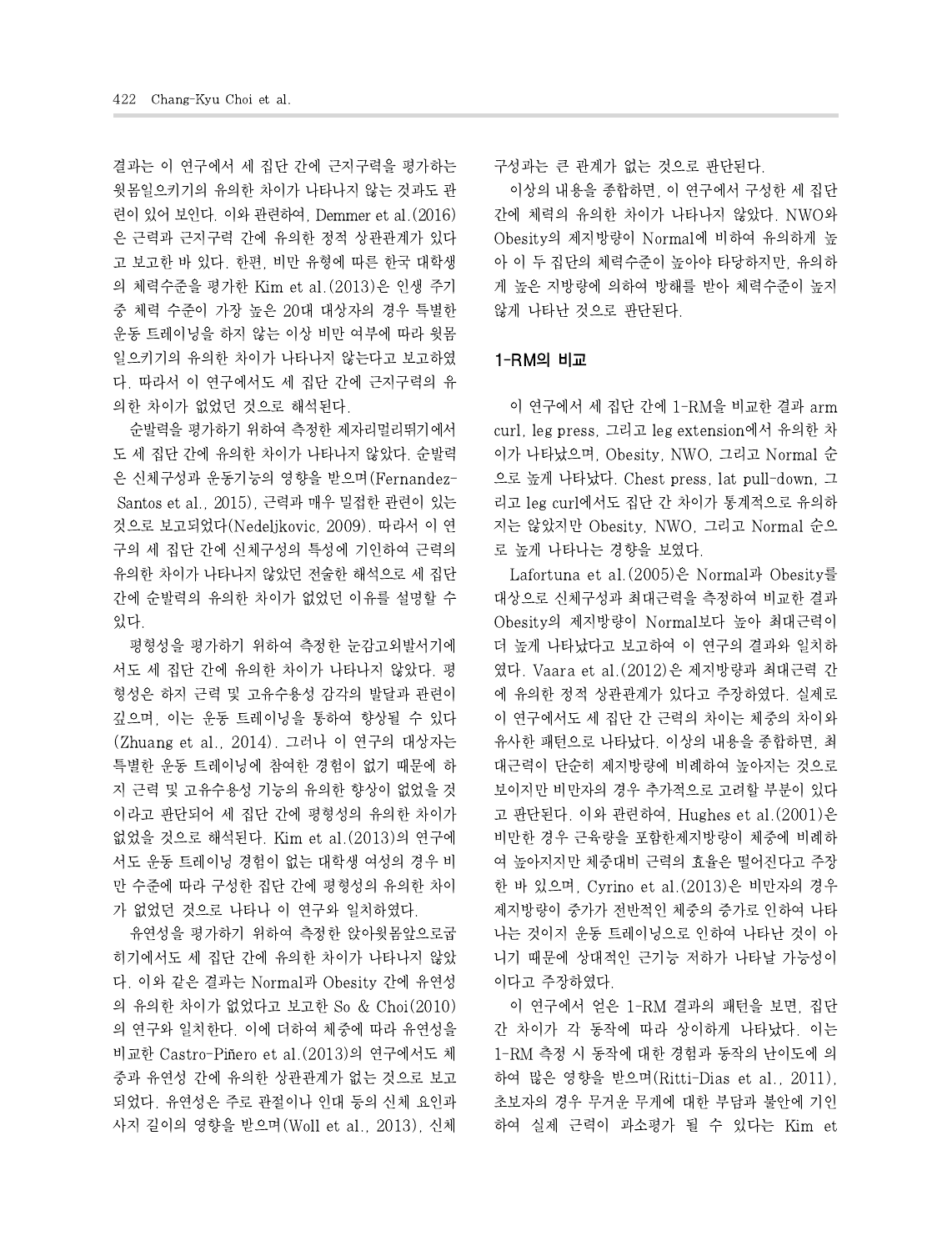al.(2002)의 주장과 관련 있어 보인다. 이 연구의 대상 자는 운동경험이 적었으며, 특히 웨이트 트레이닝 동작 의 경험이 전무하였기 때문에 비교적 동작의 난이도가 높은 lat-pull down과 leg curl에서 세 집단 간에 유의 한 차이가 나지 않았던 것으로 판단된다. 향후 관련 후 속 연구에는 보다 타당도 높은 검사를 위하여 최대근력 검사의 난이도를 고려할 필요가 있을 것이다.

#### 대사증후군 위험요인의 비교

이 연구에서 BMI와 체지방률에 따라 구성한 세 집단 간에 대사증후군 위험요인을 비교하기 위하여 대사증후 군 위험요인을 비교한 결과 세 집단 간에 허리둘레, SBP, DBP, 그리고 HDL-C에서 유의한 차이가 나타났다.

허리둘레의 경우, 세 집단 간에 유의한 차이가 나타났 으며, Obesity, NWO, 그리고 Normal 순으로 높게 나 타났다. Dalton et al.(2003)은 허리둘레와 BMI 간에 유의한 정적 상관관계가 있다고 보고하였고, Chan et al.(2003)은 허리둘레가 체중 및 BMI와 밀접한 관련 이 있다고 보고하였으며, De lorenzo et al.(2007)은 젊은 여성의 경우 Obesity, NWO, 그리고 Normal 순 으로 허리둘레가 높게 나타났다고 보고하여 이 연구의 결과와 일치하였다. 이는 BMI와 체지방률 모두 비만을 판정하는 기준이고, 체중과 밀접한 관계가 있으며(Heo et al., 2014), 허리둘레 또한 복부비만을 평가하는 지 표로서 체중과 밀접한 관계가 있기 때문인 것으로 사료 된다. 따라서 체중 순으로 나열된 Obesity, NWO, 그 리고 Normal 순으로 허리둘레가 높게 나타난 것은 대 부분의 선행 연구 결과와 일치하는 것으로 판단된다.

이 연구에서 혈압의 경우 BMI와 체지방률로 구분한 세 집단 간에 유의한 차이가 나타났으며, Obesity가 NWO와 Normal에 비하여 유의하게 높게 나타났다. Kuwahara et al.(2014)은 BMI의 증가가 혈압 상승 으로 이어진다고 보고하였으며, 따라서 이 연구에서 BMI가 가장 높았던 Obesity의 혈압이 다른 집단에 비 해 높게 나타난 것으로 판단된다. 이 연구에서 Normal 과 NWO에 비하여 Obesity의 혈압이 유의하게 높게 나 타났으나 모든 집단의 혈압이 정상범위에 있었으며, 이 는 대상자의 연령이 대부분 20대 초반이었기 때문이라 고 판단된다. 이와 관련하여, Madeira et al. (2013)은 젊은 여성의 경우 Obesity와 NWO이라도 고혈압 비율 이 낮다고 보고하면서, 혈압은 신체구성보다 연령의 영 향을 더 많이 받는다고 주장한 바 있다. 향후 더 높은 연 령층을 대상으로 관련 연구를 수행한다면 신체구성에 따 라 구성한 집단 간에 보다 명확한 차이를 파악할 수 있을 것으로 기대된다.

TG는 지방조직에 저장되어 있는 에너지원으로서 콜 레스테롤과 유의한 정적 상관관계에 있으며, HDL-C와 도 밀접한 관계가 있다(Allam-Ndoul et al., 2016). 특히, TG와 HDL-C는 대사증후군 판별에 매우 중요한 변인으로 알려져 있다(Serra etal., 2017). 이 연구에 서 BMI와 체지방률에 따라 구성한 세 집단 간에 TG의 유의한 차이가 나타나지 않았다. 이는 젊은 여성을 대상 으로 수행한 연구에서 Normal, NWO, 그리고 Obesity 간에 TG의 유의한 차이가 없었다고 보고한 De lorenzo et al.(2007)의 결과와 일치한다. 이는 모든 대상자가 특별한 질환자가 아니었고 대부분 20대 초반의 젊은 연 령층이었기 때문이라고 판단된다. 다만, 20대 젊은 여 성의 경우 비만하더라도 적절한 TG 수치를 가질 가능성 이 크지만 같은 TG 수치라 하더라도 피하지방과 내장지 방의 비중이 달라질 수 있다는 Ding et al.(2016)의 주 장을 고려해야 한다. 이 연구에서는 내장지방을 따로 측 정하지 않았기 때문에 결과 해석에 제한이 있으며, 향후 피하지방과 내장지방을 구분하여 측정하는 후속 연구가 요청된다.

HDL-C의 경우 BMI와 체지방률에 따라 구분한 세 집단 간에 유의한 차이가 나타났으며, NWO와 Obesity가 Normal에 비하여 유의하게 낮게 나타났다. HDL-C는 체내에서 사용하고 남은 잉여분의 콜레스테 롤을 체외로 배출해주는 역할을 하는 좋은 콜레스테롤로 서 전체 콜레스테롤 대사에서 매우 중요한 역할을 담당 하며(Allam-Ndoul et al., 2016), HDL-C는 내장지 방의 양과 밀접한 관련이 있는 것으로 보고되었다(Ding et al., 2016). 이 연구에서 TG는 세 집단 간에 유의한 차이가 나타나지 않았지만, HDL-C는 NWO와 Obesity가 Normal에 비하여 유의하게 낮게 나타나 다 른 패턴을 보여주었다. 이는 체내 같은 TG 수준이라도 내장지방의 비중이 높으면 HDL-C가 낮아질 수 있다는 Miller et al.(2011)의 주장으로 일부 해석이 가능하 다. 전술한 바와 같이 이 연구에서 내장지방을 피하지방 과 구분하여 측정하지 않았기 때문에 결과 해석에 제한 점이 있지만, NWO와 Obesity의 HDL-C가 Normal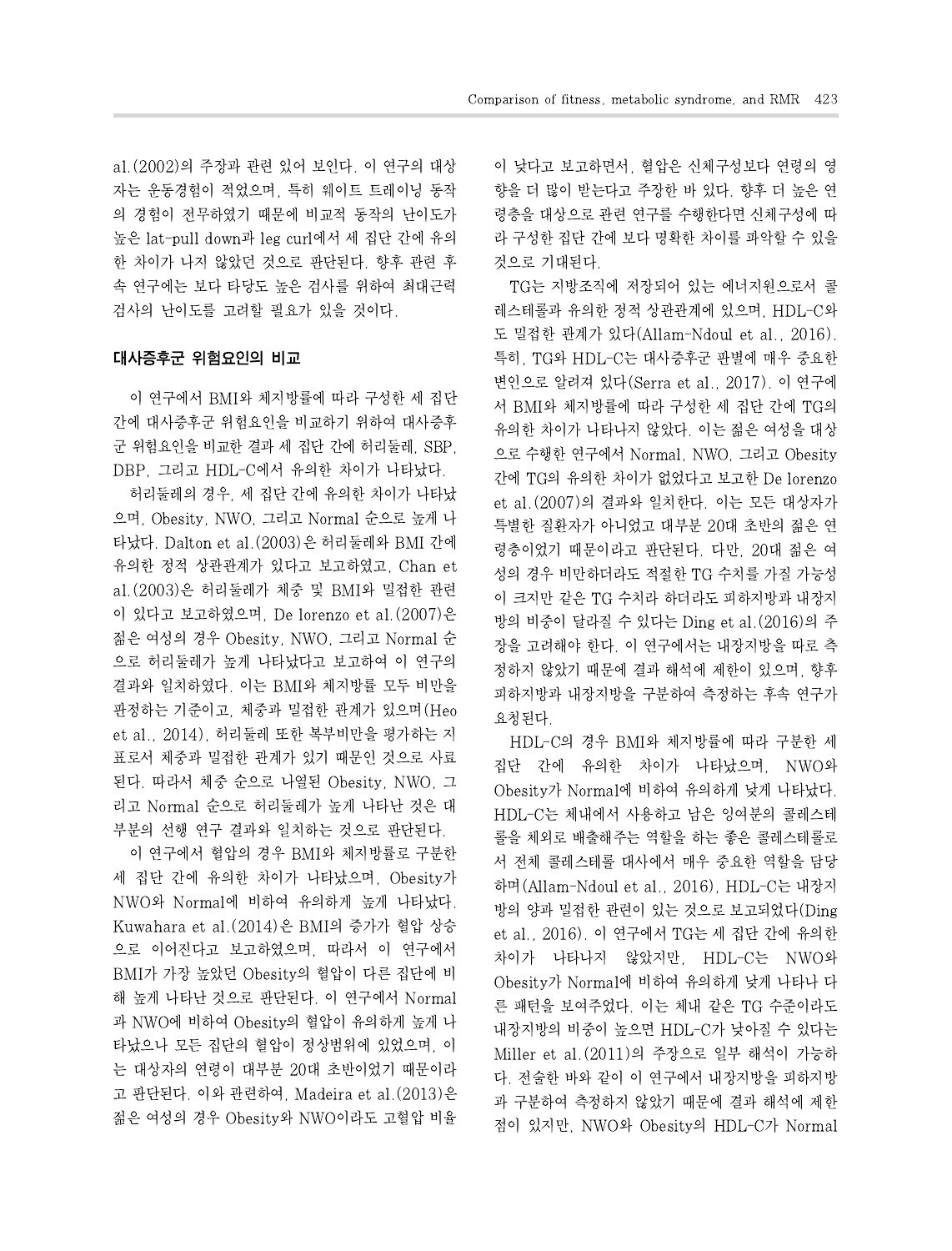보다 낮게 나타난 것은 임상적으로 큰 의미가 있다고 판 단된다. 이 결과는 NWO의 경우 외관상 별 문제가 없어 보이지만 이미 일반비만과 같은 수준으로 대사적 문제를 내포하고 있다는 가능성을 보여주는 의미있는 결과라고 판단된다.

이 연구에서 세 집단 간에 FPG를 비교한 결과 유의한 차이가 나타나지 않았다. De lorenzo et al.(2007)은 젊은 여성을 대상으로 Normal, NWO, 그리고 Obesity 간에 FPG를 비교한 결과 유의한 차이가 없었다고 보고 하여 이 연구의 결과와 일치하였다. 이는 대상자가 20대 초반의 젊은 여성이었기 때문에 FPG가 정상범위에 있어 나타난 결과라고 사료된다. 그러나 이와 관련하여, 젊은 연령층에서 FPG 자체에는 문제가 없을 수 있지만 비만 이 수반되는 경우 이미 대사적으로 문제가 될 수 있다고 보고한 Allam-Ndoul et al.(2016)의 연구결과를 주목 해야 한다. 실제로 체지방률이 높은 경우 인슐린 저항성 이 높게 나타난다는 보고(Matsubara etal., 2002)가 있으며, 이 연구의 Obesity와 NWO 모두 체지방률이 높 았기 때문에 인슐린 저항성이 악화되어 있을 가능성은 커 보인다. 이 연구에서 공복 인슐린(fasting plasma insulin: FPI)을 측정하지 않아 인슐린 저항성 지표 (homeostasis model assessment of insulin resistance: HOMA-IR)를 평가할 수 없었기 때문에 결 과 해석에 한계가 있다. 향후 인슐린 저항성을 보다 정확 하게 측정하여 비교하는 후속 연구가 요청된다.

이상의 내용을 종합하면, 20대 여성을 대상으로 BMI 와 체지방률에 따라 구분한 세 집단 간에 대사증후군 위 험요인을 비교한 결과 Obesity에서 가장 높은 위험이 나타났다. 그러나 HDL-C의 경우 Normal에 비하여 NWO와 Obesity가 유의하게 낮게 나타났으며, 이는 NWO가 외형상 건강해 보일지라도 Obesity와 비슷한 수준의 대사적 위험에 노출될 수 있다는 가능성을 시사 한다. 세 집단 모두 대사증후군 위험요인이 정상 범위에 있었으며, 이는 대상자의 연령이 20대 초반이었기 때문 이라고 판단된다. 향후 관련 연구에서 중년 이상의 연령 층에서 연구를 하면 보다 명확한 차이가 나타날 것으로 사료된다.

#### RMR의 비교

이 연구에서는 20대 여성을 대상으로 BMI와 체지방

률에 따라 구성한 세 집단 간에 RMR관련 변인을 비교 하였으며, 그 결과 VO $_2$ ( $\texttt{m}\ell\texttt{\cdot min}^{-1}$ ), <code>VCO $_2$ ( $\texttt{m}\ell\texttt{\cdot min}^{-1}$ ), </code>  $\mathrm{RMR}$  (Kcal·min<sup>-1</sup>),  $\mathrm{RMR}(\mathrm{KJ} \cdot \mathrm{min}^{-1})$ ,  $\mathrm{RMR}(\mathrm{KJ} \cdot \mathrm{kg}^{-1})$ FW·h<sup>-1</sup>), 그리고 RMR(Kcal·day<sup>-1</sup>)에서 유의한 차이가 나타났다.

집단 간에 유의한 차이가 나타났던 변인 중 RMR의 절대값에 해당되는 VO $_2$ ( $\texttt{m}\ell\texttt{\cdot min}^{-1}$ ), VCO $_2$ ( $\texttt{m}\ell\texttt{\cdot min}^{-1}$ ),  $RMR(Kcal·min^{-1})$ ,  $RMR(KJ·min^{-1})$ , 그리고 RMR(Kcal·day -1)의 경우 Obesity와 NWO가 Normal에 비하여 유의하게 높게 나타났다. 이와 관련 하여, RMR과 체중 간에 유의한 정적 상관관계가 있으 며(Lecheminant et al., 2009), 체중은 안정시 소비 되는 VO2와 밀접한 관련이 있다고 보고되었다(e Silva et al., 2016). 체중뿐만 아니라 신체구성과 RMR의 관계를 규명한 여러 가지 선행 연구를 살펴보면, Ruggiero & Ferrucci(2006)는 RMR과 제지방량 간 에 유의한 상관관계가 있다고 보고하였고, Herbert & Neuh(2001)는 체지방량 또한 RMR에 영향을 미친다 고 보고하였다. 이상의 선행 연구 결과를 정리하면, 체 중, 제지방량, 그리고 체지방량이 증가될수록 RMR이 또한 증가된다는 것을 알 수 있다. 따라서 안정시 VO<sub>2</sub> (㎖·min -1)를 바탕으로 산출된 RMR(Kcal·min -1), RMR(KJ·min -1), 그리고 RMR(Kcal·day -1)의 경우 NWO와 Obesity가 Normal에 비하여 높았으며, 이는 NWO와 Obesity의 체중, 제지방량, 그리고 체지방량이 Normal에 비하여 높았기 때문이라고 해석된다.

반면, 이 연구에서 체중당 RMR을 의미하는 RMR (Kcal·kg -1 ·day -1)은 세 집단 간에 유의한 차이가 나타 나지 않았다. 이와 관련하여, Heymsfield et al.(2002) 은 신체구성에 따른 대사율의 차이를 보다 명확하게 파 악하기 위하여 체중당 RMR을 비교할 경우, Obesity의 체중이 높음에도 불구하고 Normal과 RMR의 차이가 나타나지 않을 수 있으며, 오히려 Normal보다 낮아질 수 있다고 보고하였다. 이는 Obesity의 경우 높은 체중 에 의하여 소비되는 VO2의 절대 수치만 높을 뿐 체중대 비 효율성은 높지 않다는 것을 의미하며(Carneiro et al., 2016), 이와 같은 양상은 NWO에서도 유사하게 나타난다. 한편, 이 연구에서 제지방량당 RMR을 의미 하는 RMR(KJ·kg<sup>-1</sup>FFW·h<sup>-1</sup>) 또한 세 집단 간에 유의 한 차이가 나타나지 않았다. 관련 선행 연구에서는 제지 방량이 높을수록 RMR이 높아진다고 보고되었지만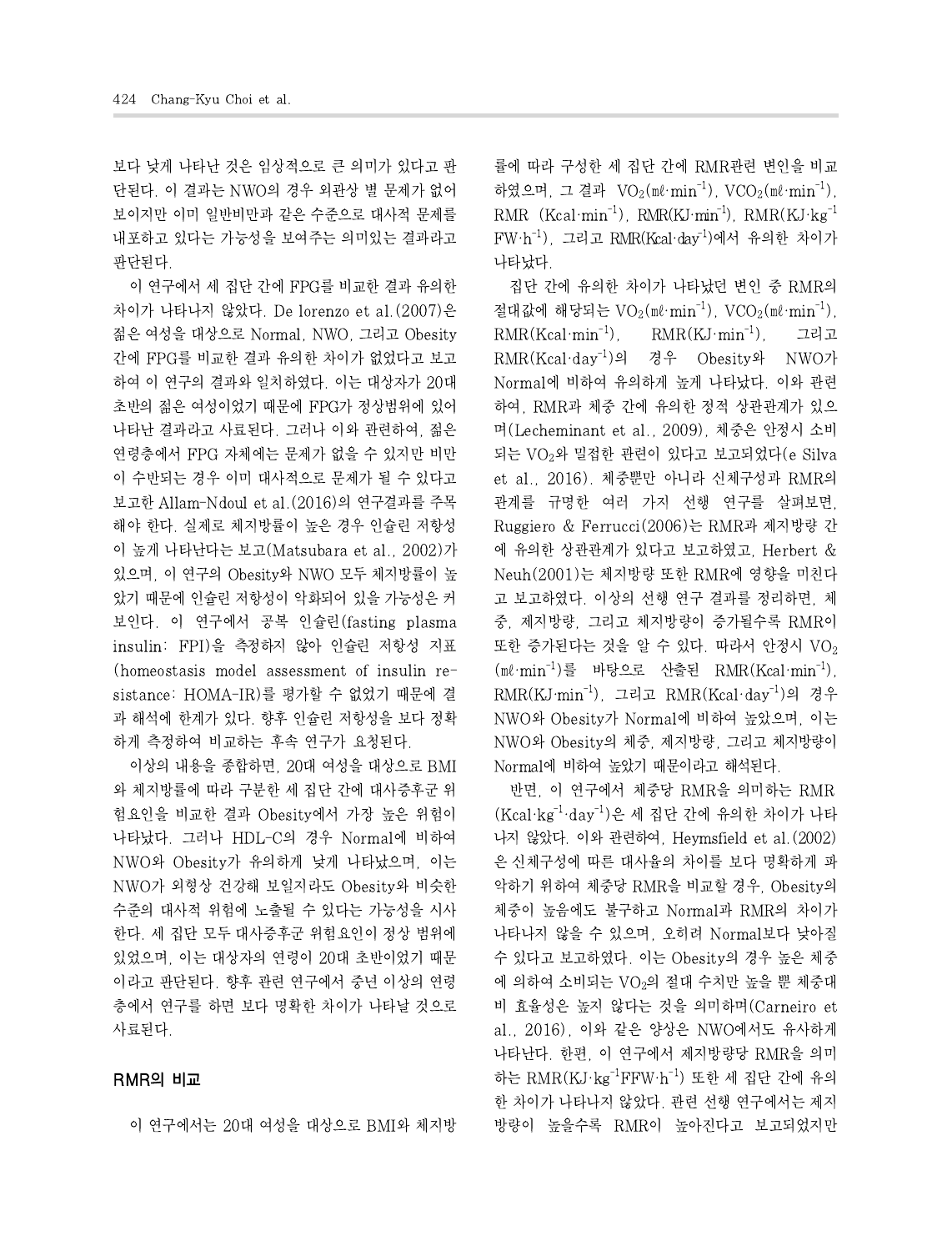(Blundell et al., 2015; Hopkins & Blundell, 2016) 이 결과들은 RMR의 절대값을 의미하는 것이며, 제지방량당 RMR을 비교하면 신체구성에 따라 큰 차이 가 없게 나타나는 것이다. 결국, RMR은 다른 신체구성 변인과 관계없이 제지방량에 비례하여 증가된다고 정리 할 수 있다.

이 연구에서 RMR과 관련하여 가장 중요한 결과는 체지방량당 RMR에서 나타났다. 이 연구에서 RMR (KJ·kg<sup>-1</sup>FW·h<sup>-1</sup>)은 Normal이 NWO와 Obesity보다 \_\_\_ 쉽다. 그러나 유의하게 높게 나타나 RMR의 절대값과는 다른 양상을 보였다. 즉, 체지방량당 RMR은 정상에 비하여 마른비 만과 일반비만의 경우 더 낮게 나타난 것이다. 이와 관 련하여, Indumathy et al.(2015)은 Obesity가 Normal보다 체지방량 축적으로 인하여 체중이 높고, 이로 인한 체중당 제지방량의 비율이 낮아져 RMR의 상 대값이 낮아진다고 보고하였다. 이와 같은 결과는 체지 방량이 낮아질수록 RMR 상대값이 더욱 높아진다는 것 을 의미하며(Herbert & Neuh, 2001), 이 연구에서 Normal의 체지방량이 가장 낮았기 때문에 RMR의 상 대값이 가장 높게 나온 것을 설명하며, 이는 선행 연구 의 결과와 일치한다. NWO와 Obesity는 Normal 보다 체지방량이 높으며, 높은 체지방량으로 인하여 증가된 체중이 VO2의 절대값을 높였을 뿐 체지방량당 RMR의 수준은 낮아 이를 방치할 경우 비만이 더욱 악화될 것으 로 우려된다. 특히, 이와 같은 대사율의 저하가 일반비 만은 물론 마른비만부터 나타난다는 것은 마른비만자의 건강관리에 주는 시사점이 크다고 판단된다.

이 연구에서 Obesity, NWO, 그리고 Normal 순으 로 VO<sub>2</sub>의 절대값이 높게 나타났으며, 동시에 VO<sub>2</sub>도 동 일한 순서로 높게 나타나 VCO2/VO<sup>2</sup> 비율로 표현되는 RER은 세 집단 간에 유의한 차이가 없었다. 산화 스트 레스(oxidative stress)가 VCO2에 비례하여 증가된다 는 Renzo et al.(2010)의 주장을 고려할 때, 일반비만 에 더하여 마른비만자에서도 높은 VO<sub>2</sub>로 인하여 VCO<sub>2</sub> 가 증가된 것은 산화 스트레스를 크게 증가시킬 가능성 이 있다. 장기간에 걸쳐 VO2가 과도하게 증가되면 VCO<sup>2</sup> 또한 증가되며, 이로 인하여 산화 스트레스와 함 께 대사질환의 위험도가 상승될 수 있다(De Lorenzo et al., 2006). 특히, 이 연구의 결과와 같이 높은 수준 의 VO2와 VCO2가 장기화 될 경우, NWO는 Obesity 와 함께 체중대비 효율이 낮은 RMR과 함께 산화 스트 레스 및 대사증후군의 위험을 나타낼 가능성이 매우 크 다(Siervo et al., 2015). 이 연구에서 산화 스트레스 지표를 직접적으로 측정하지 않아 해석에 한계는 있지 만, 마른비만의 경우 산화 스트레스와 대사질환에 대한 조기 관리가 필요할 것이며, 이를 구체적으로 규명하기 위한 후속 연구가 요청된다.

외형상 정상체형으로 보이는 NWO의 경우 RMR의 절대값이 높아 대사적인 문제가 없는 것으로 판단하기 쉽다. 그러나 NWO의 체지방량당 RMR 수치가 Normal 에 비하여 유의하게 낮아, 이와 같은 대사율의 저하 상태 를 방치할 경우 비만이 점차 악화될 가능성이 크다. 특 히, 여성의 경우 연령이 증가될수록 남성에 비하여 근육 량이 더 크게 감소되고, 체지방량이 더 큰 폭으로 증가 되며, RMR이 더 크게 떨어지는 것으로 보고되었으므로 (Siervo et al., 2015) 20대 여성 마른비만자의 경우 RMR을 포함한 대사율의 증가를 위한 각별한 노력이 경 주되어야 할 것이다.

## 결 론

이 연구에서는 20대 여성을 BMI와 체지방률에 따라  $Normal(n=18)$ ,  $NWO(n=18)$ , 그리고 Obesity $(n=15)$ 의 세 집단을 구성한 다음, 세 집단 간에 체력, 대사증후 군 위험요인, 그리고 RMR을 비교ㆍ분석하였다. 이 연 구에서 체력은 세 집단 간에 유의한 차이가 나타나지 않 았고, Obesity의 1-RM이 유의하게 높게 나타났다. 대 사증후군 위험요인과 관련하여, 허리둘레가 Normal, NWO, 그리고 Obesity 순으로 낮게 나타났고, Normal과 NWO의 SBP 및 DBP가 Obesity에 비하여 유의하게 낮았으며, Normal의 HDL-C가 NWO와 Obesity에 비하여 유의하게 높았다. RMR과 관련하여, RMR의 절대값은 Normal이 NWO와 Obesity에 비하 여 유의하게 낮았지만, RMR의 상대값은 Normal이 NWO와 Obesity에 비하여 유의하게 높았다.

이 연구의 결과를 종합해보면, 20대 여성 Obesity의 경우 체력에는 문제가 없지만 대사증후군 위험도가 높고 제지방량당 RMR이 낮아 대사율이 낮은 것으로 나타났 으며, NWO 또한 HDL-C가 Normal에 비해 낮고 상대 적 RMR 수준이 Obesity와 비슷한 수준으로 낮게 나타 나는 등 일반비만자와 유사한 문제점을 보였다고 결론지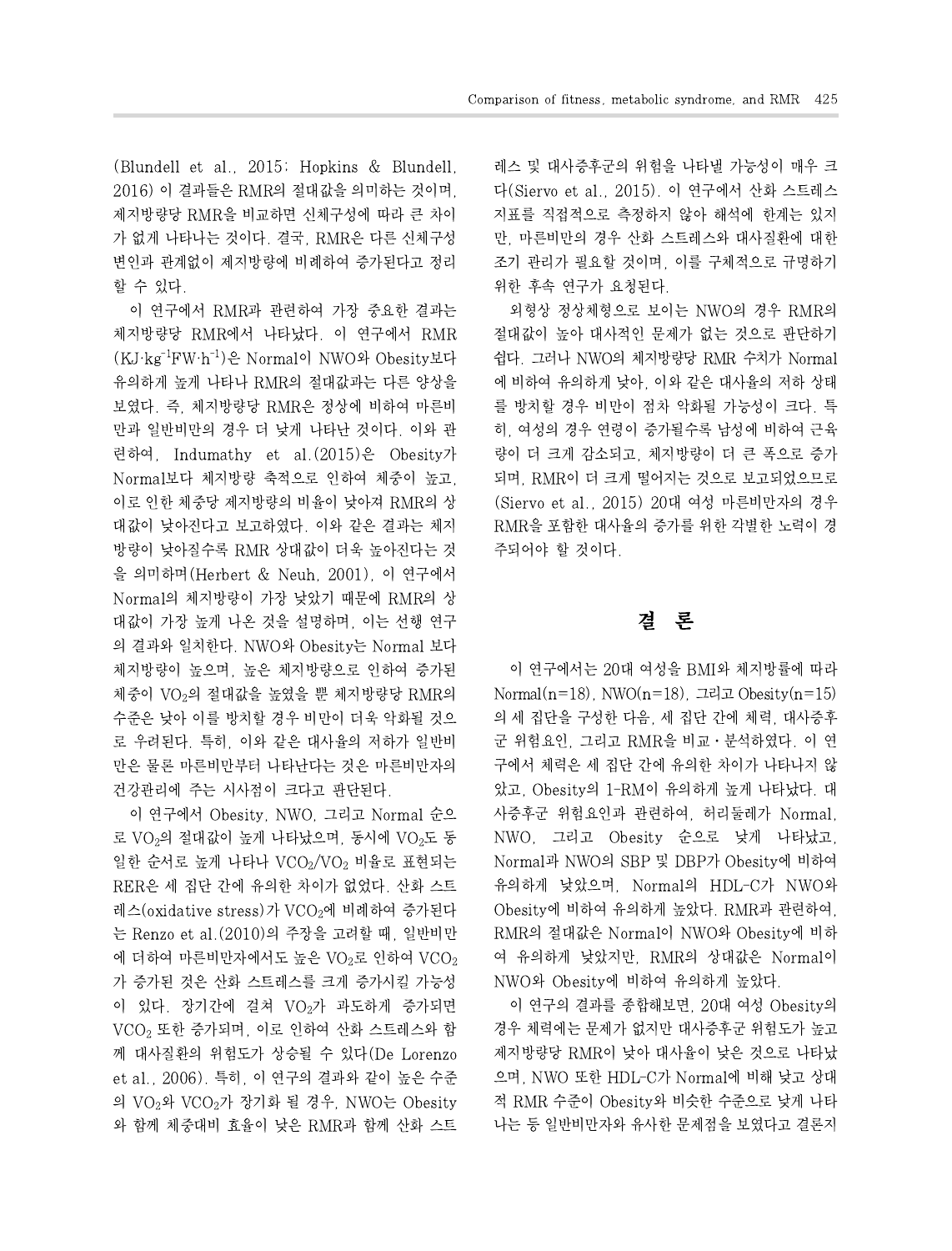을 수 있다. NWO는 외형상 문제가 없어 보이지만 20 대부터 대사증후군의 발병과 대사율의 감소가 나타날 가 능성이 크므로 20대부터 적절한 신체활동과 식이조절을 방률에 근거하여 Normal, NWO 및 Obesity를 구분하 는 과정에 연령대에 따라 적절한 기준을 적용하고, 체지 방률을 측정하는 방법으로 보다 타당도 높은 방법을 적 용하는 후속 연구가 요청된다.

## 참고문헌

- Allam-Ndoul, B., Guénard, F., Garneau, V., Cormier, H., Barbier, O., Pérusse, L., & Vohl, M. C.(2016). Association between metabolite profiles, metabolic syndrome and obesity status. *Nutrients, 8*(6), 324.
- Batsis, J. A., Mackenzie, T. A., Barre, L. K., Lopez-Jimenez, F., & Bartels, S. J.(2014). Sarcopenia, sarcopenic obesity and mortality in older adults: results from the National Health and Nutrition Examination Survey III. *European Journal of Clinical Nutrition, 68*(9), 1001-1007.
- Blundell, J. E., Finlayson, G., Gibbons, C., Caudwell, P., & Hopkins, M.(2015). The biology of appetite control: do resting metabolic rate and fat-free mass drive energy intake?. *Physiology and Behavior, 152*, 473-478.
- Brzycki, M.(1993). Strength testing—predicting a one-rep max from reps-to-fatigue. *Journal of Physical Education, Recreation and Dance, 64*(1), 88-90.
- Carneiro, I. P., Elliott, S. A., Siervo, M., Padwal, R., Bertoli, S., Battezzati, A., & Prado, C. M.(2016). Is obesity associated with altered energy expenditure?. *Advances in Nutrition: An International Review Journal, 7*(3), 476-487.
- Castro-Piñero, J., Girela-Rejón, M. J., González-Montesinos, J. L., Mora, J., Conde-Caveda, J., Sjöström, M., & Ruiz, J. R.(2013). Percentile values for flexibility tests in youths aged 6 to 17 years: Influence of weight status. *European Journal of Sport Science, 13*(2), 139-148.
- Cavuoto, L. A. & Nussbaum, M. A.(2013). Obesity-related differences in muscular capacity during sustained isometric exertions. *Applied Ergonomics, 44*(2), 254-260.
- Chan, D. C., Watts, G. F., Barrett, P. H. R., & Burke, V.(2003). Waist circumference, waist-to-hip ratio and body mass index as predictors of adipose tissue compartments in men. *Quarterly Journal of Medicine, 96*(6), 441-447.
- 통한 적극적인 건강관리가 요구된다. 향후 BMI와 체지 Cyrino, E. S., Silva, D. R. P. D., Cucato, G. G., Casonatto, J., Avelar, A., Trindade, M. C. D. C., Cyrino, L. T., & Nascimento, M. A. D.(2013). Comparison between two motor women. Revista Brasileira de Cineantropometria and *Desempenho Humano, 15*(3), 315-325.
	- Dalton, M., Cameron, A. J., Zimmet, P. Z., Shaw, J. E., Jolley, D., Dunstan, D. W., & Welborn, T. A.(2003). Waist circumference, waist–hip ratio and body mass index and their correlation with cardiovascular disease risk factors in Australian adults. *Journal of Internal Medicine, 254*(6), 555-563.
	- Davidsen, L., Vistisen, B., & Astrup, A.(2007). Impact of the menstrual cycle on determinants of energy balance: a putative role in weight loss attempts. *International Journal of Obesity, 31*(12), 1777-1785.
	- De Lorenzo, A., Del Gobbo, V., Premrov, M. G., Bigioni, M., Galvano, F., & Di Renzo, L.(2007). Normal-weight obese syndrome: early inflammation. *The American Journal of Clinical Nutrition, 85*(1), 40-45.
	- De Lorenzo, A., Martinoli, R., Vaia, F., & Di Renzo, L.(2006). Normal weight obese(NWO) women: an evaluation of a candidate new syndrome. *Nutrition, Metabolism and Cardiovascular Diseases, 16*(8), 513-523.
	- Demmer, D. L., Beilin, L. J., Hands, B., Burrows, S., Cox, K. L., Straker, L. M., & Mori, T. A.(2016). Effects of muscle strength and endurance on blood pressure and related cardiometabolic risk factors from childhood to adolescence. *Journal of Hypertension, 34*(12), 2365-2375.
	- Ding, C., Chan, Z., & Magkos, F.(2016). Lean, but not healthy: the 'metabolically obese, normal-weight'phenotype. *Current Opinion in Clinical Nutrition and Metabolic Care, 19*(6), 408-417.
	- e Silva, C. G. D. S., Franklin, B. A., & de Araújo, C. G. S.(2016). Influence of central obesity in estimating maximal oxygen uptake. *Clinics, 71*(11), 629.
	- Fernandez-Santos, J. R., Ruiz, J. R., Cohen, D. D., Gonzalez-Montesinos, J. L., & Castro-Piñero, J.(2015). Reliability and validity of tests to assess lower-body muscular power in children. *The Journal of Strength and Conditioning Research, 29*(8), 2277-2285.
	- Henry, C. J. K., Lightowler, H. J., & Marchini, J.(2003). Intra-individual variation in resting metabolic rate during the menstrual cycle. *British Journal of Nutrition, 89*(6), 811-817.
	- Heo, M., Wylie-Rosett, J., Pietrobelli, A., Kabat, G. C., Rohan, T.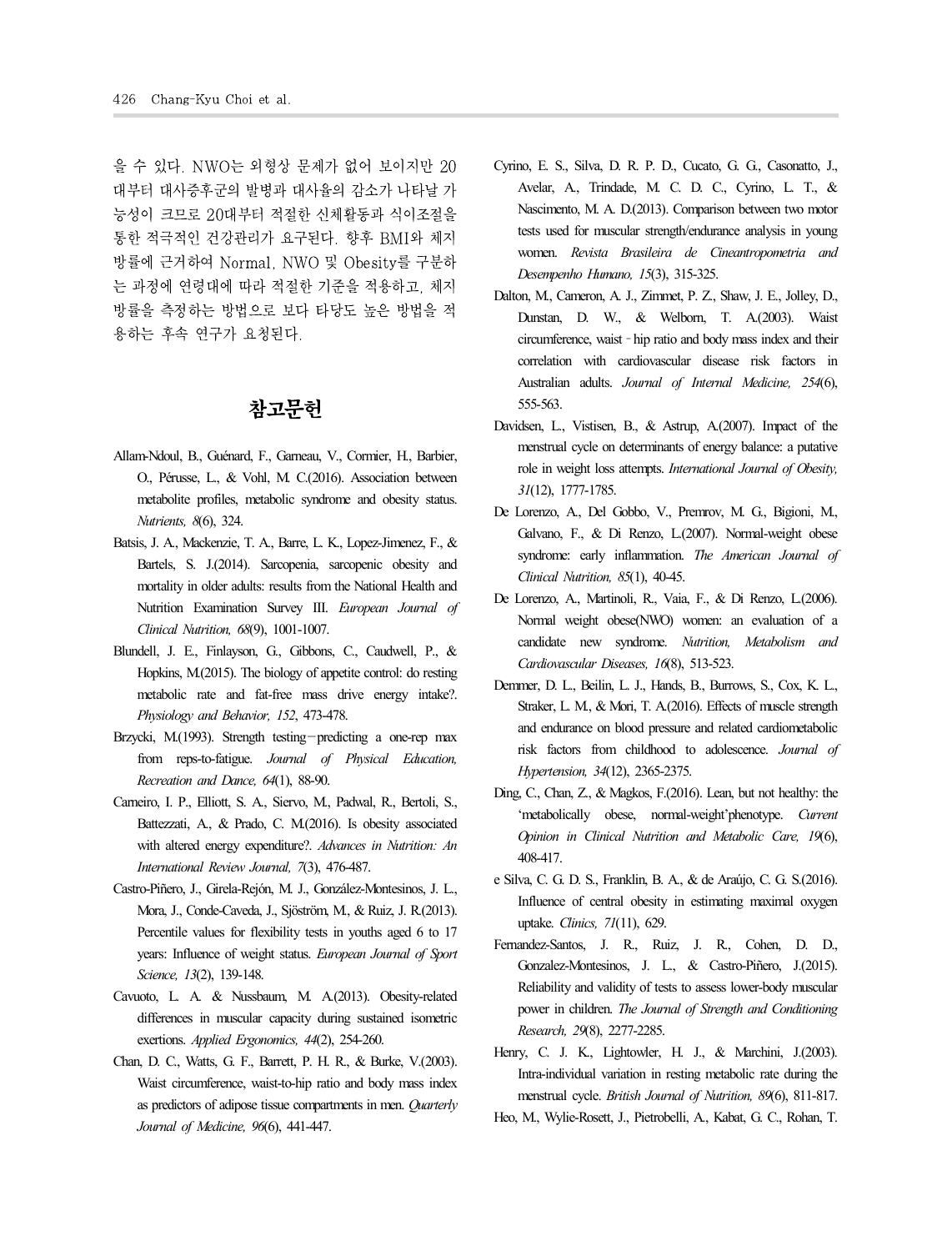E., & Faith, M. S.(2014). US pediatric population-level associations of DXA-measured percentage of body fat with four BMI metrics with cutoffs. *International Journal of Obesity, 38*(1), 60-68.

- Herbert, B. M. & Neuh, M.(2001). Effects of fat mass and body fat distribution on resting metabolic rate in the elderly. *Metabolism, 50*(8), 972-975.
- Heymsfield, S. B., Gallagher, D., Kotler, D. P., Wang, Z., Allison, D. B., & Heshka, S.(2002). Body-size dependence of resting energy expenditure can be attributed to nonenergetic homogeneity of fat-free mass. *American Journal of Physiology-Endocrinology And Metabolism, 282(*1), E132-E138.
- Heyward, V. H.(2010). *Advanced Fitness Assessment and Exercise Prescription, 7 th ed.,* Human Kinetics: Champaign, IL.
- Hopkins, M. & Blundell, J. E.(2016). Energy balance, body composition, sedentariness and appetite regulation: pathways to obesity. *Clinical Science, 130*(18), 1615-1628.
- Huang, K. C., Kormas, N., Steinbeck, K., Loughnan, G., & Caterson, I. D.(2004). Resting metabolic rate in severely obese diabetic and nondiabetic subjects. *Obesity, 12*(5), 840-845.
- Hughes, V. A., Frontera, W. R., Wood, M., Evans, W. J., Dallal, G. E., Roubenoff, R., & Singh, M. A. F.(2001). Longitudinal muscle strength changes in older adults influence of muscle mass, physical activity, and health. *The Journals of Gerontology Series A: Biological Sciences and Medical Sciences, 56*(5), B209-B217.
- Indumathy, J., Pal, G. K., Pal, P., Parija, S. C., & Balachander, J.(2015). Assessment of body fat mass index and basal metabolism to body fat ratio as markers of cardiovascular risk in obese Indian population. *International Journal of Clinical and Experimental Physiology, 2*(3), 180.
- Jeon, Y.S., Kim, Y. Y., & Lee, M. G.(2015). Comparative analysis of physical fitness, blood lipids, and insulin resistance according to body mass index and percent body fat in 20s females. *Korean Journal of Sports Science, 26*(2), 230-242.
- Johnstone, A. M., Murison, S. D., Duncan, J. S., Rance, K. A., & Speakman, J. R.(2005). Factors influencing variation in basal metabolic rate include fat-free mass, fat mass, age, and circulating thyroxine but not sex, circulating leptin, or triiodothyronine. *The American Journal of Clinical Nutrition, 82*(5), 941-948.
- Kim, J. W., Seo, D. I., Swearingin, B., & So, W. Y.(2013). Association between obesity and various parameters of physical fitness in Korean students. *Obesity Research and*

*Clinical Practice, 7*(1), e67-e74.

- Kim, J. Y., Han, S. H., & Yang, B. M.(2013). Implication of high body fat percentage on cardiometabolic risk in middle aged, healthy, normal-weight adults. *Obesity, 21*(8), 1571-1577.
- Kim, P. S., Mayhew, J. L., & Peterson, D. F.(2002). A modified YMCA bench press test as a predictor of 1 repetition maximum bench press strength. *The Journal of Strength and Conditioning Research, 16*(3), 440-445.
- Kim, M. K., Han, K., Kwon, H. S., Song, K. H., Yim, H. W., Lee, W. C., & Park, Y. M.(2014). Normal weight obesity in Korean adults. *Clinical Endocrinology, 80(2), 214-220.*
- Kizilay, F., Arslan, C., Kerkez, F. İ., Beykumul, A., & Kizilay, E. (2016). The effects of aerobic exercise training on basal metabolism and physical fitness in sedentary women. *Health, 8*(2), 173.
- Korean Centers for Disease Control and Prevention(2016). *Korea Health Statistics.*
- Korean Ministry of Culture, Sports and Tourism(2013). *Investigation of National Physical Fitness Status.*
- Kuwahara, E., Asakura, K., Nishiwaki, Y., Komatsu, H., Nakazawa, A., Ushiku, H., Maejima, F., Nishigaki, Y., Hasegawa, T., Okamura, T., & Takebayashi, T.(2014). Steeper increases in body mass index during childhood correlate with blood pressure elevation in adolescence: a long-term follow-up study in a Japanese community. *Hypertension Research, 37*(2), 179-184.
- Lafortuna, C. L., Maffiuletti, N. A., Agosti, F. & Sartorio, A.(2005). Gender variations of body composition, muscle strength and power output in morbid obesity. *International Journal of Obesity, 29*(7), 833-841.
- Lecheminant, J. D., Heden, T., Smith, J., & Covington, N. K.(2009). Comparison of energy expenditure, economy, and pedometer counts between normal weight and overweight or obese women during a walking and jogging activity. *European Journal of Applied Physiology, 106*(5), 675-682.
- Lee, J. & Lee, Y.(2016). The association of body image distortion with weight control behaviors, diet behaviors, physical activity, sadness, and suicidal ideation among Korean high school students: a cross-sectional study. *BioMed Central Public Health, 16*(1), 39-48.
- Lee, M. G., Sedlock, D. A., Flynn, M. G. & Kamimori, G. H.(2009). Resting metabolic rate after endurance exercise training. *Medicine and Science in Sports and Exercise, 41*(7), 1444-1451.
- Leeners, B., Geary, N., Tobler, P. N., & Asarian, L.(2017). Ovarian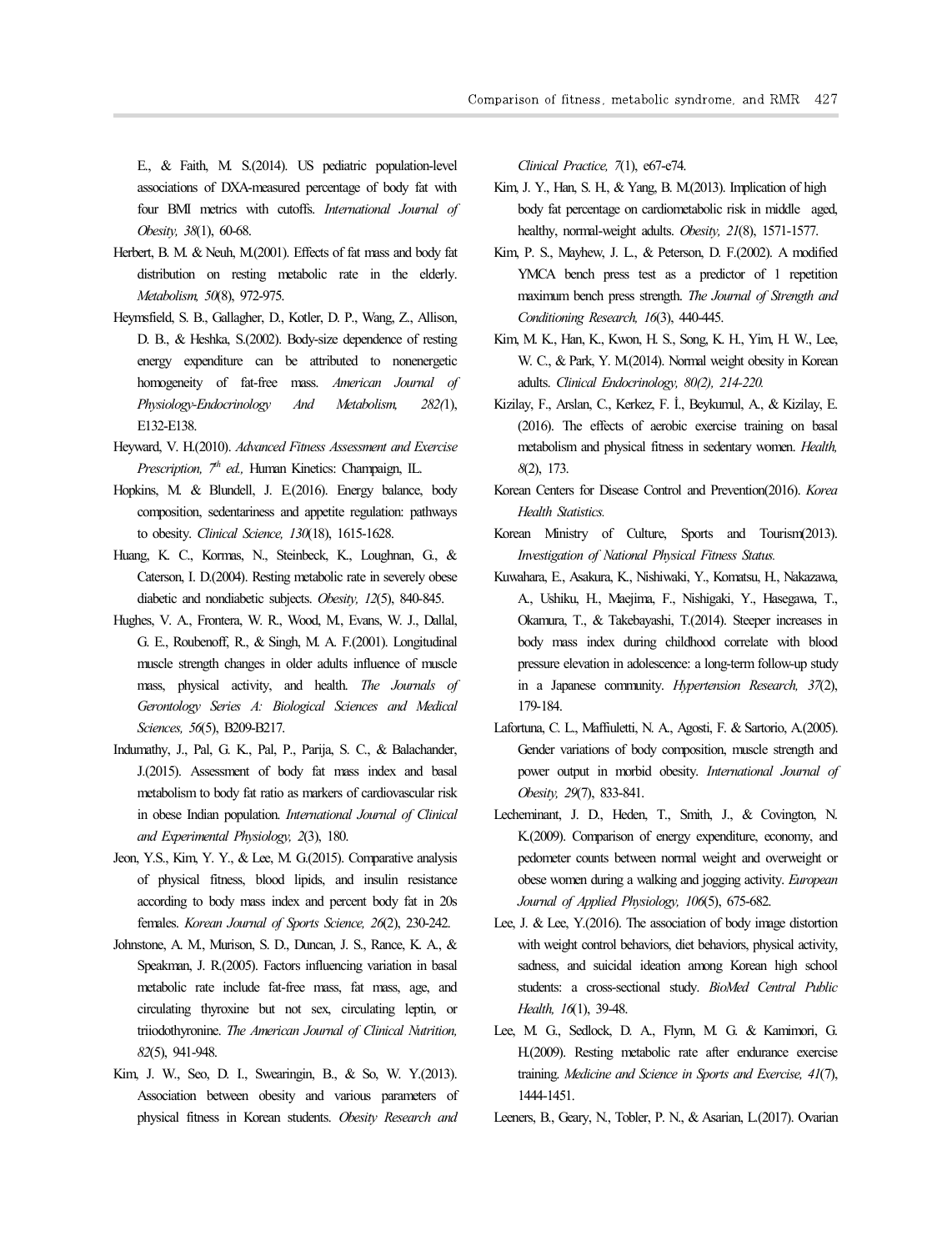hormones and obesity. *Human Reproduction Update, 23*(3), 300-321.

- Lim, J. S., Kim, Y. Y., Lee, M. G.(2016). Comparative analysis of cardiovascular function, mental health, stress-related variables according to body mass index and percent body fat in 20s females. *Korean Journal of Sports Science, 27(1), 12-26.*
- Madeira, F. B., Silva, A. A., Veloso, H. F., Goldani, M. Z., Kac, G., Cardoso, V. C., Bettiol, H., & Barbieri, M. A.(2013). Normal weight obesity is associated with metabolic syndrome and insulin resistance in young adults from a middle-income country. *Public Library of Science One, 8*(3), e60673.
- Matsubara, M., Maruoka, S., & Katayose, S.(2002). Inverse relationship between plasma adiponectin and leptin concentrations in normal-weight and obese women. *European Journal of Endocrinology, 147*(2), 173-180.
- McMurray, R. G., Soares, J., Caspersen, C. J., & McCurdy, T.(2014). Examining variations of resting metabolic rate of adults: a public health perspective. *Medicine and Science in Sports and Exercise, 46*(7), 1352.
- McNeil, J. & Doucet, É.(2012). Possible factors for altered energy balance across the menstrual cycle: a closer look at the severity of PMS, reward driven behaviors and leptin variations. *European Journal of Obstetrics and Gynecology and Reproductive Biology, 163*(1), 5-10.
- Miller, M., Stone, N. J., Ballantyne, C., Bittner, V., Criqui, M. H., Ginsberg, H. N., Goldberg, A. C., Howard, W. J., Jacobson, M. S., Kris-Etherton, P. M., & Lennie, T. A.(2011). Triglycerides and cardiovascular disease. *Circulation, 123*(20), 2292-2333.
- Nedeljkovic, A., Mirkov, D. M., Markovic, S., & Jaric, S.(2009). Tests of muscle power output assess rapid movement performance when normalized for body size. *The Journal of Strength and Conditioning Research, 23*(5), 1593-1605.
- Renzo, L., Galvano, F., Orlandi, C., Bianchi, A., Giacomo, C., Fauci, L., Acquaviva R., & Lorenzo, A.(2010). Oxidative stress in normal weight obese syndrome. *Obesity, 18*(11), 2125-2130.
- Ritti-Dias, R. M., Avelar, A., Salvador, E. P., & Cyrino, E. S.(2011). Influence of previous experience on resistance training on reliability of one-repetition maximum test. *The Journal of Strength and Conditioning Research, 25*(5), 1418-1422.
- Ruggiero, C. & Ferrucci, L.(2006). The endeavor of high

maintenance homeostasis: resting metabolic rate and the legacy of longevity. *The Journals of Gerontology Series A: Biological Sciences and Medical Sciences, 61*(5), 466-473.

- Seo, J., Ma, H., Kim, S., Kim, J., Shin, M., & Yang, Y. J.(2016). Effects of the difference between actual body condition and body image perception on nutrient intake, weight control and mental health in Korean adults: Based on the 5<sup>th</sup> Korea National Health and Nutrition Examination Survey. *Journal of Nutrition and Health, 49*(3), 153-164.
- Serra, M. C., Ryan, A. S., & Goldberg, A. P.(2017). Reduced LPL and subcutaneous lipid storage capacity are associated with metabolic syndrome in postmenopausal women with obesity. *Obesity Science and Practice, 3*(1), 106-114.
- Siervo, M., Oggioni, C., Lara, J., Celis-Morales, C., Mathers, J. C., Battezzati, A., Leoneb, A., Tagliabuec, A., Spadafranca, A., & Bertoli, S.(2015). Age-related changes in resting energy expenditure in normal weight, overweight and obese men and women. *Maturitas, 80*(4), 406-413.
- So, W. Y. & Choi, D. H.(2010). Differences in physical fitness and cardiovascular function depend on BMI in Korean men. *Journal of Sports Science and Medicine, 9*(2), 239.
- Speakman, J. R. & Selman, C.(2003). Physical activity and resting metabolicrate. *Proceedings of the Nutrition Society, 62*(3), 621-634.
- Stiegler, P. & Cunliffe, A.(2006). The role of diet and exercise for the maintenance of fat-free mass and resting metabolic rate during weight loss. *Sports Medicine, 36*(3), 239-262.
- Vaara, J. P., Kyröläinen, H., Niemi, J., Ohrankämmen, O., Häkkinen, A., Kocay, S. & Häkkinen, K.(2012). Associations of maximal strength and muscular endurance test scores with cardiorespiratory fitness and body composition. *The Journal of Strength and Conditioning Research, 26*(8), 2078-2086.
- Woll, A., Worth, A., Mündermann, A., Hölling, H., Jekauc, D., & Bös, K.(2013). Age-and sex-dependent disparity in physical fitness between obese and normal weight children and adolescents. *The Journal of Sports Medicine and Physical Fitness, 53*(1), 48-55.
- Zhuang, J., Huang, L., Wu, Y., & Zhang, Y.(2014). The effectiveness of a combined exercise intervention on physical fitness factors related to falls in community-dwelling older adults. *Clinical Interventions in Aging, 9*(1), 131-140.